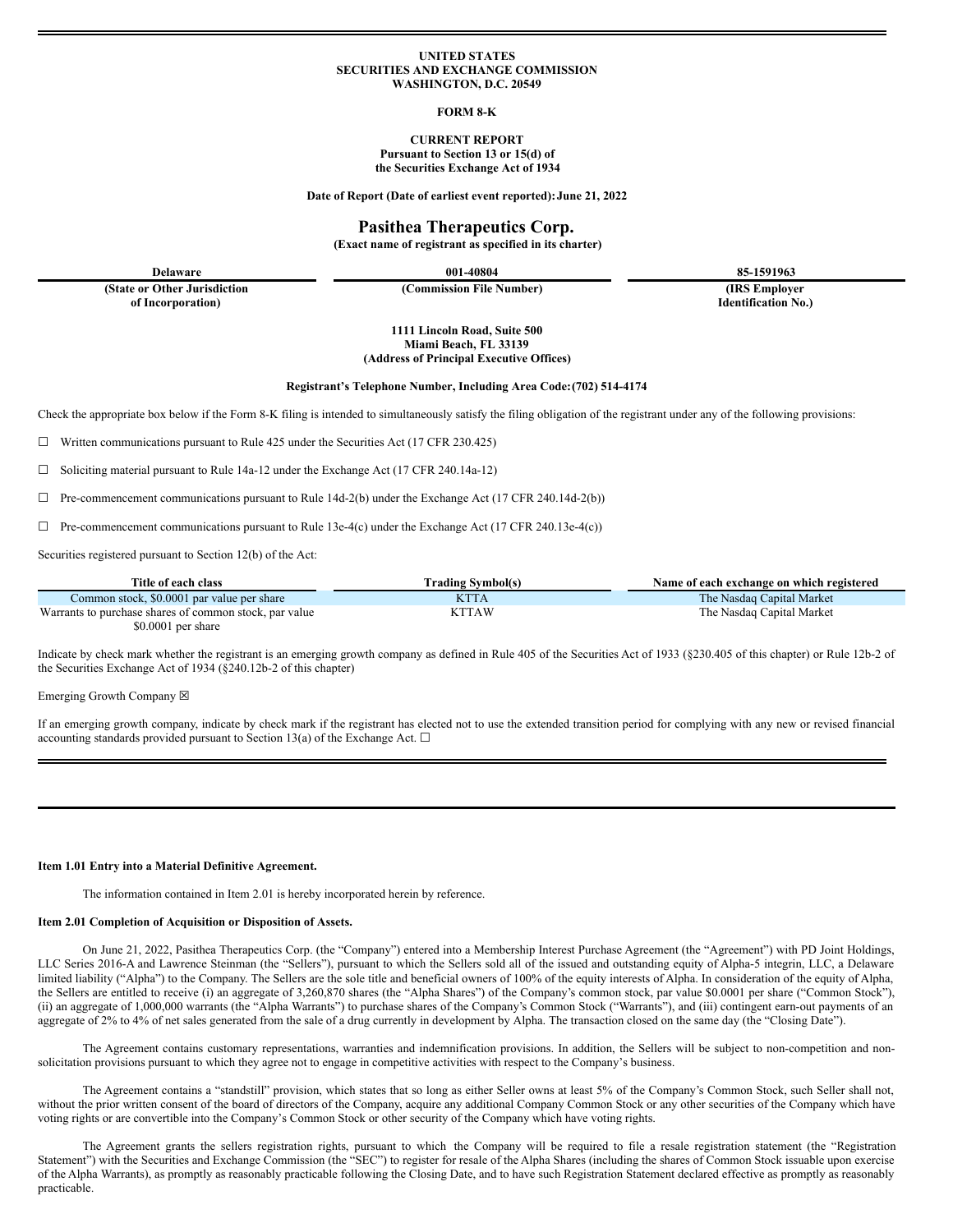Lawrence Steinman, one of the Sellers, is the Executive Chairman and Co-Founder of the Company, and as such is considered a related party to the Company.The terms of the Agreement were approved by (i) the disinterested members of the Audit Committee of the Company's Board of Directors and (ii) the disinterested members the Board of Directors, under the Company's related party transaction policy.

In connection with the Agreement, each of the employees of Alpha entered into employment agreements with the Company.

The foregoing description of the Agreement is not complete, and is qualified in its entirety by reference to the full text of such document, a copy of which is filed as an exhibit to this Current Report on Form 8-K and is incorporated by reference herein.

#### **Item 3.02 Unregistered Sales of Equity Securities.**

The information contained in Item 2.01 is hereby incorporated herein by reference.The Alpha Warrants and Alpha Shares are being sold to the Sellers without registration under the Securities Act of 1933, as amended (the "Securities Act"), or any state securities laws in a transaction not involving a public offering and the Sellers represented they are an accredited investor. The Company relied on the exclusion from the registration requirements of the Securities Act of 1933 afforded by Section 4(a)(2).

#### **Item 7.01. Regulation FD Disclosure.**

On June 22, 2022, the Company issued a press release announcing the acquisition of Alpha. A copy of the press release is attached hereto as Exhibit 99.1.

The press release and the information set forth therein shall not be deemed to be filed for purposes of Section 18 of the Securities Exchange Act of 1934, as amended (the "Exchange Act"), or otherwise be subject to the liabilities of that section, nor shall it be deemed to be incorporated by reference in any filing under the Securities Act or the Exchange Act.

#### **Item 9.01 Financial Statements and Exhibits.**

# (d) Exhibits

| 10.1 | Member Interest Purchase Agreement dated June 21, 2022                      |
|------|-----------------------------------------------------------------------------|
| 99.1 | Press Release dated June 22, 2022                                           |
| 104  | Cover Page Interactive Data File (embedded within the Inline XBRL document) |

 $\overline{\mathcal{L}}$ 

# **SIGNATURES**

Pursuant to the requirements of the Securities Exchange Act of 1934, the registrant has duly caused this report to be signed on its behalf by the undersigned hereunto duly authorized.

# **PASITHEA THERAPEUTICS CORP.**

Date: June 22, 2022 **By:** */s/ Tiago Reis Marques* **By:** */s/ Tiago Reis Marques* Name: Tiago Reis Marques Title: Chief Executive Officer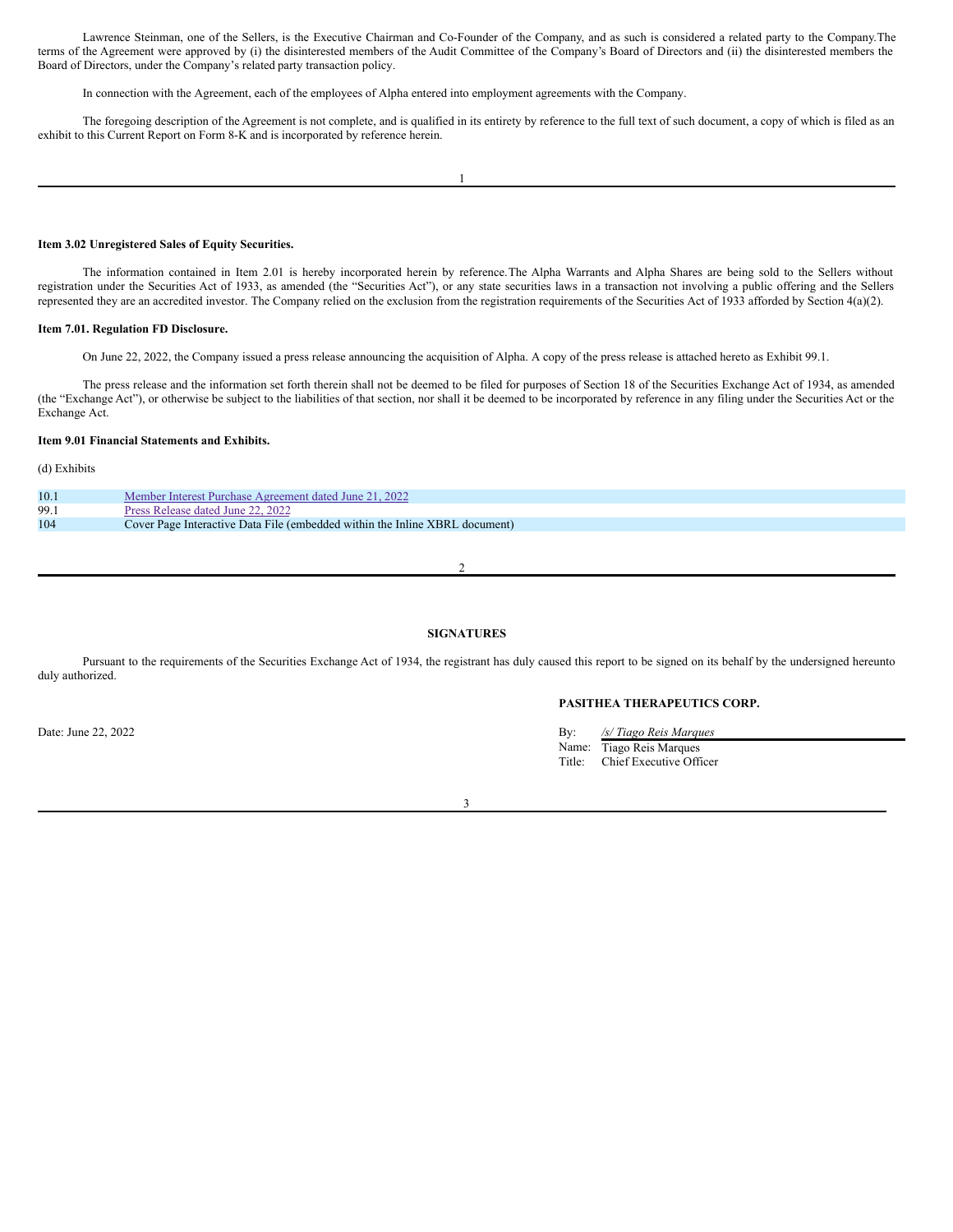#### MEMBERSHIP INTEREST PURCHASE AGREEMENT

by and among

#### **Pasithea Therapeutics Corp.**,

#### **Alpha-5 integrin, LLC,**

The Persons listed on Schedule 1.1,

and

**Paul B. Manning**, as the Representative

Dated June 21**,** 2022

EXHIBITS AND SCHEDULES

Exhibit A – Form of Employment Offer Letters

Disclosure Schedule

Schedule 1.1 – Sellers

# **MEMBERSHIP INTEREST PURCHASE AGREEMENT**

This Membership Interest Purchase Agreement (this "Agreement") is entered into on June 21, 2022 by and among Pasithea Therapeutics Corp., a Delaware Corporation ("Buyer"), Alpha-5 integrin, LLC, a Delaware limited liability company (the "Company"), the Persons listed on Schedule 1.1 (each individually a "Seller" and collectively, "Sellers"), and Paul B. Manning, not individually but in his capacity as the representative of Sellers (the Representative"). Buyer, the Company, Sellers and the Representative are referred to collectively herein as the "Parties" and individually as a "Party." Unless otherwise specifically stated, each Seller shall be severally and not jointly liable with each other Seller for the liabilities and obligations of each and all Sellers hereunder.

#### **RECITALS**

WHEREAS, Sellers in the aggregate own all of the Company Securities;

WHEREAS, each Seller desires to sell, transfer, assign, convey, and deliver to Buyer, and Buyer desires to purchase, acquire, and accept from each Seller, all (but not less than all) of the Company Securities held by each such Seller, as set forth opposite each Seller's name on Schedule 1.1, upon the terms and subject to the conditions set forth in this Agreement;

WHEREAS, concurrently with the execution and delivery of this Agreement, each of the Key Executives shall enter into the Employment Offer Letters, each of which shall be effective as of the Closing; and

WHEREAS, the respective governing bodies of Buyer and the Company have approved this Agreement and the transactions contemplated hereby, in each case, upon the terms and subject to the conditions set forth herein.

# **AGREEMENT**

Now, therefore, in consideration of the premises and the mutual promises herein made, and in consideration of the representations, warranties, covenants and other valuable consideration herein contained, the receipt and sufficiency of which are hereby acknowledged, the Parties agree as follows:

# **ARTICLE 1**

#### **PURCHASE AND SALE OF COMPANY SECURITIES**

1.1 Basic Transaction. In accordance with the terms and upon the conditions of this Agreement, at the Closing each Seller shall sell, transfer, assign, convey and deliver to Buyer, and Buyer shall purchase, acquire, and accept from each Seller, all right, title and interest in and to all of such Seller's Company Securities, free and clear of all Liens.

1.2 Purchase Consideration. Subject to adjustment as provided in this Article 1, the purchase consideration for the Company Securities (the 'Purchase Consideration') shall consist of:

(a) 3,260,870 shares of common stock, \$0.0001 par value per share, of Buyer (the 'Buyer Shares'') allocated by the Representative between Sellers in accordance with each Seller's pro rata percentage (the "Pro Rata Percentage") as set forth on Schedule 1.1; *plus* 

(b) warrants to acquire 1,000,000 shares of common stock of Buyer in the aggregate at an exercise price of \$1.88 per share (the Warrants") (which may be exercised on a cashless basis) for a period of five years commencing on the Closing Date, allocated by the Representative between Sellers in accordance with each Seller's Pro Rata Percentage; *plus*

(c) the Earnout Amount, to the extent payable to the Representative (for the benefit of Sellers) in accordance withSection 1.5.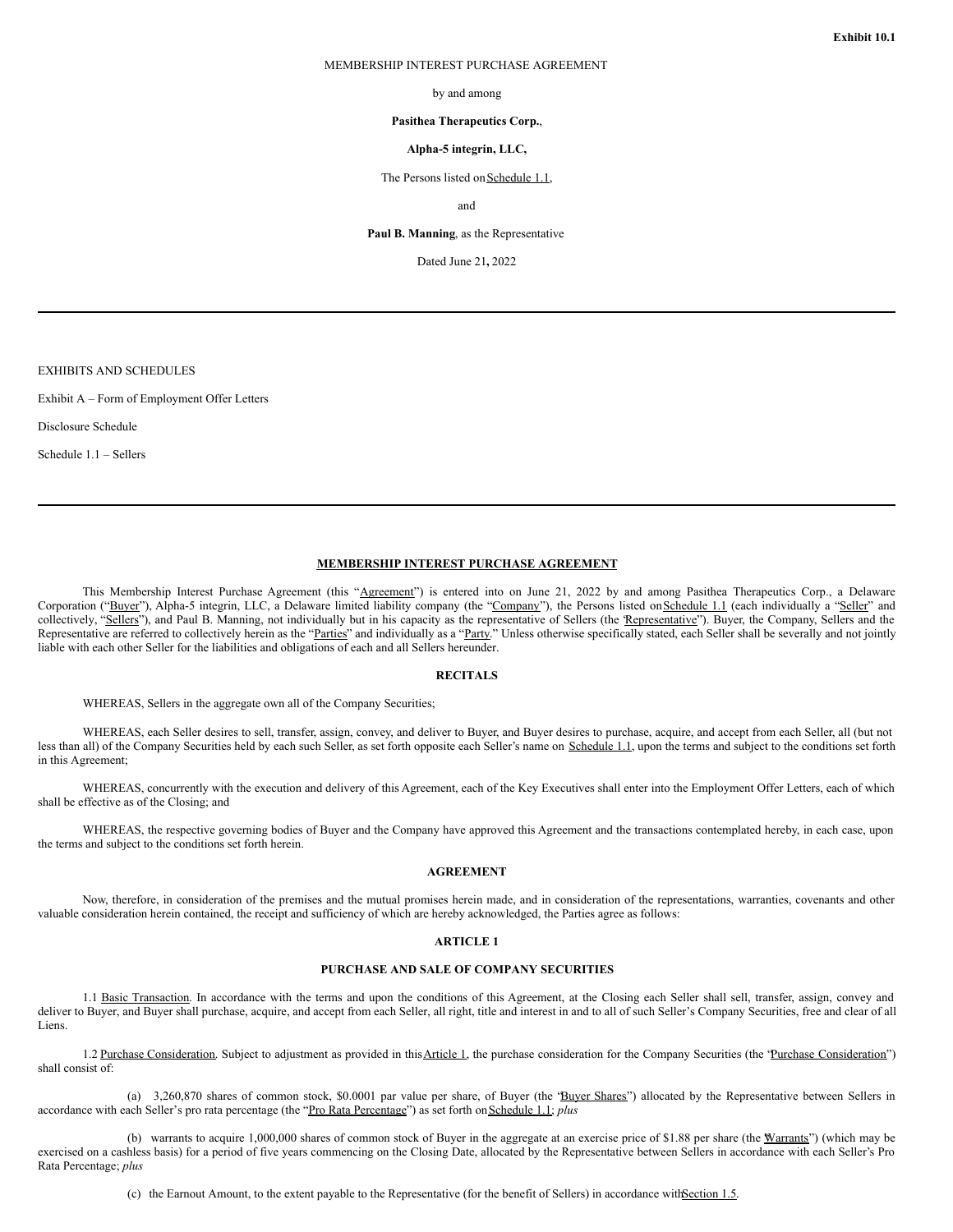1.3 Debt and Transaction Expenses. The Representative has delivered to Buyer (a) a certificate signed by the Representative (the Closing Statement") setting forth the Representative's best estimate of the Debt Amount and the Transaction Expenses Amount, in each case as of the Closing Date, and, based on such estimates, the Final Purchase Consideration and (b) all records and work papers necessary to compute and verify the information set forth in such certificate.

#### 1.4 Delivery of Purchase Consideration.

(a) Closing Payments. At the Closing, Buyer shall:

(i) pay the Debt Amount, if any, pursuant to any payoff letters delivered by the Representative to Buyer;

(ii) pay the Sellers Loan Amount pursuant to Section 1.9; and

(iii) pay the Transaction Expenses Amount pursuant to the direction of the Representative.

(b) Buyer Shares. Subject to adjustment as provided in this Article 1, at the Closing, Buyer shall issue the Buyer Shares (as adjusted to reflect the Final Purchase Consideration) and the Warrants, in each case, issued to each Seller as set forth opposite such Seller's name on Schedule 1.1, and cause and direct the Transfer Agent to deliver to the Representative reasonable evidence of the same.

(c) Payments. Any payments to the Parties pursuant to this Agreement shall be made by wire transfer of immediately available funds to an account designated by the recipient Party or Parties in writing.

#### 1.5 Earnout Amount.

(a) For each Earnout Measurement Period, the Earnout Amount payable to Sellers according to Sellers' Pro Rata Percentages shall be as follows:

Sales.

Net Sales.

(i) For Net Sales of up to \$100 million during any Earnout Measurement Period, Sellers shall be entitled to an Earnout Amount of 2% of such Net

(ii) For Net Sales in excess of \$100 million and up to \$400 million during any Earnout Measurement Period, Sellers shall be entitled to an Earnout Amount of 3% of such Net Sales.

(iii) For Net Sales in excess of \$400 million during any Earnout Measurement Period, Sellers shall be entitled to an Earnout Amount of 4% of such

(b) Payment of the applicable Earnout Amount shall be made no later than five Business Days after the applicable Earnout Report becomes final or the delivery of the Accountants' determination, as applicable, with respect to the corresponding Earnout Measurement Period.

(c) Notwithstanding anything to the contrary herein, any sales of the Drug generated in a market after the Drug is no longer subject to any patent protection or regulatory exclusivity (under the FDA, including the Biologics Price Competition and Innovation Act in the US, or equivalent law in such other non-US market) shall, with respect any such market, be excluded from the calculation of Net Sales hereunder.

1.6 Determination of Earnout Amount. Within 120 days after the end of the applicable Earnout Measurement Period, Buyer shall prepare and deliver to the Representative a report certified by an officer of Buyer (the "Earnout Report") setting forth Buyer's calculation of the Net Sales for such Earnout Measurement Period and the resulting Earnout Amount with respect to such Earnout Measurement Period. If the Representative has any objections to the calculation of the Net Sales and the resulting Earnout Amount, then the Representative will deliver a detailed written statement (the "Earnout Objections Statement") describing its objections to Buyer within thirty (30) days after delivery of the Earnout Report. Upon reasonable advance written notice, Buyer shall grant the Representative reasonable access to the documents and records evidencing the Net Sales generated in an Earnout Period requested by the Representative for its inspection at the Representative's sole cost and expense. If the Representative fails to deliver an Earnout Objections Statement within such thirty (30) day period, then the calculation of the Net Sales and the resulting Earnout Amount set forth in the Earnout Report shall become final and binding on all Parties. If the Representative delivers an Earnout Objections Statement within such thirty (30) day period, then the Representative and Buyer will use commercially reasonable efforts to resolve any such disputes, but if a final resolution is not obtained within thirty (30) days after the Representative has submitted the Earnout Objections Statement, any remaining matters which are in dispute will be resolved by the Accountants. The Accountants will prepare and deliver a written report to Buyer and the Representative and will submit a resolution of such unresolved disputes promptly, but in any event within thirty (30) days after the dispute is submitted to the Accountants. The Accountants' determination of such unresolved disputes will be final and binding upon all Parties; provided, however, that no such determination shall be any more favorable to Buyer than is set forth in the Earnout Report or any more favorable to the Representative than is proposed in the Earnout Objections Statement. The costs, expenses and fees of the Accountants shall be borne by the Party whose calculation of the Earnout Amount has the greatest difference from the final Earnout Amount as determined by the Accountants under this Section 1.6; otherwise, such costs, fees and expenses shall be borne equally by Buyer, on the one hand, and the Representative (on behalf of Sellers), on the other hand. Upon the Earnout Amount becoming final and binding in accordance with this Section 1.6, Buyer shall pay such Earnout Amount to the Representative (for distribution to the Sellers in accordance with their Pro Rata Percentages) in accordance with Section 1.5.

-2-

1.7 Calculations. All calculations of Net Sales under this Agreement, whether estimates or otherwise, shall be determined in accordance with GAAP, consistently applied.

1.8 Closing. The closing of the transactions contemplated by this Agreement (the "Closing") shall take place electronically by the mutual exchange of portable document format (.PDF) signatures on the date of this Agreement (the "Closing Date"). All transactions contemplated herein to occur on and as of the Closing Date shall be deemed to have occurred simultaneously and to be effective as of 12:01 a.m. eastern time on such date.

1.9 Pre-Closing Funding. In order to address any working capital needs of the Company prior to the Closing, Sellers, or an Affiliate thereof, made non-interest bearing loans to the Company in the aggregate amount of \$157,331.82 outstanding immediately prior to the Closing for expenses approved by Buyer (the "Sellers Loan Amount"). Buyer shall reimburse Sellers for the Sellers Loan Amount by paying, at Closing, cash to the Representative on behalf of Sellers; provided, that the Representative produces documentation reasonably satisfactory to Buyer of the loans, which aggregate to the Sellers Loan Amount, concurrently with the Representative's delivery of the Closing **Statement** 

1.10 Tax Treatment. The Parties agree that the sale of the Company Securities pursuant to this Agreement shall be treated for federal (and, where applicable, state and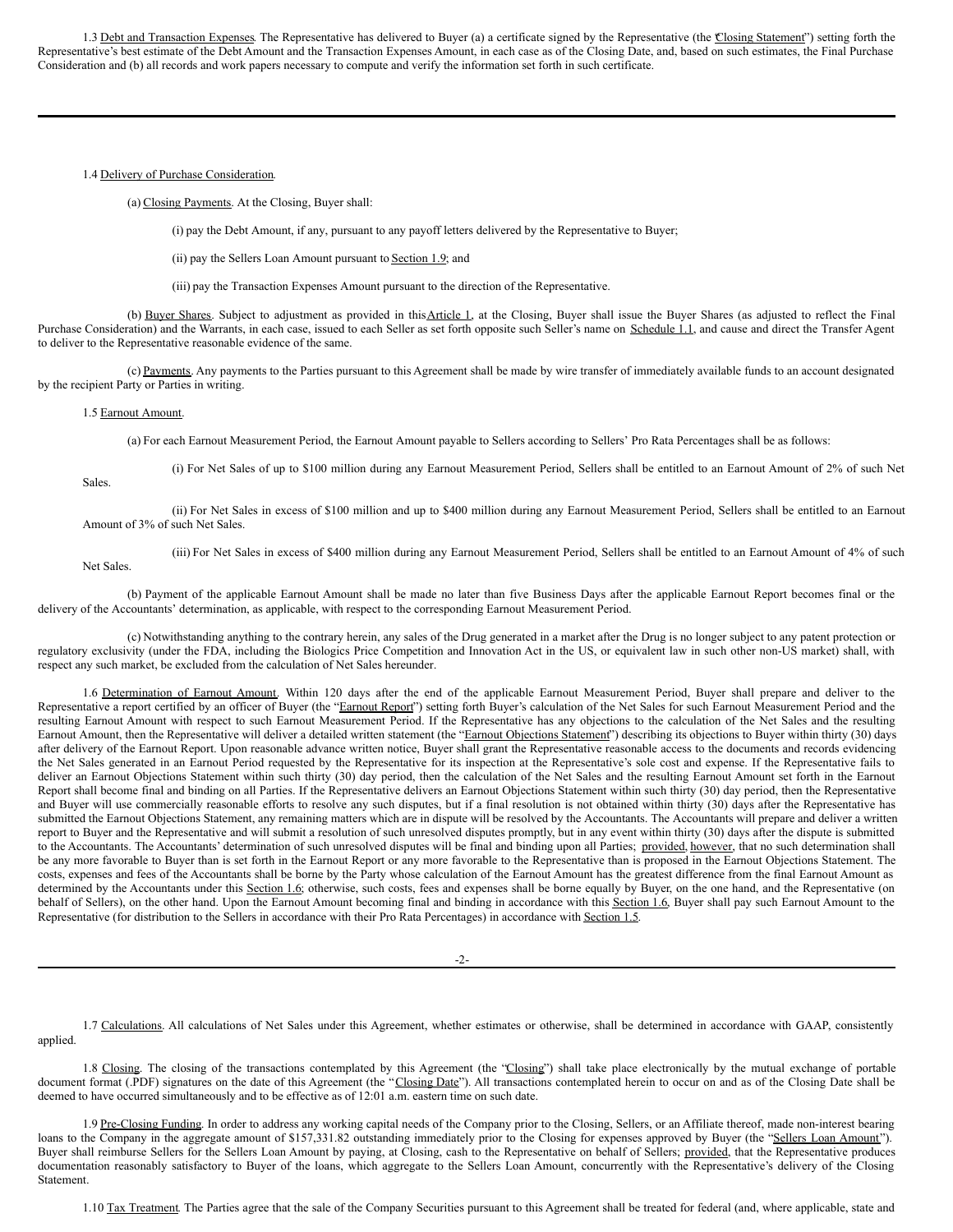local) income Tax purposes as a transaction described in Rev. Rul. 99-6, 1999-1 C.B. 432 (situation 2). The Purchase Consideration shall be allocated for income Tax purposes to goodwill, going concern value and other similar intangible assets.

## **ARTICLE 2**

# **REPRESENTATIONS AND WARRANTIES CONCERNING TRANSACTION**

2.1 Representations and Warranties of Sellers. Each Seller, severally and not jointly, represents and warrants to Buyer that the statements contained in this Section 2.1 are correct and complete as of the Closing Date, except as set forth in the corresponding section of the Disclosure Schedule.

(a) Authorization of Transaction. Such Seller has full power and legal capacity to execute and deliver this Agreement and the Ancillary Agreements to which such Seller is a party and to perform such Seller's obligations hereunder and thereunder. Assuming the due authorization, execution and delivery of this Agreement and the Ancillary Agreements by the other parties thereto, this Agreement and each Ancillary Agreement to which such Seller is a party constitute the valid and legally binding obligation of such Seller, enforceable against such Seller in accordance with their terms, except as such enforceability may be limited by bankruptcy, insolvency, reorganization, moratorium and similar laws affecting creditors generally and by the availability of equitable remedies. Except as set forth on Section 2.1(a) of the Disclosure Schedule, such Seller is not required to give any notice to, make any filing with, or obtain any Consent of any Governmental Body or any other Person in order to consummate the transactions contemplated by this Agreement or the Ancillary Agreements to which such Seller is a party.

(b) Non-contravention. Neither the execution and the delivery of this Agreement nor the Ancillary Agreements to which such Seller is a party, nor the consummation of the transactions contemplated hereby and thereby, will (i) violate or conflict with any Law or Order to which such Seller is subject, (ii) conflict with, result in a breach of, constitute a default under, result in the acceleration of, create in any party the right to accelerate, terminate, modify, or cancel, or require any notice under any Contract to which such Seller is a party or by which such Seller is bound or to which any of such Seller's assets are subject, or (iii) result in the imposition or creation of a Lien upon or with respect to the Company Securities.

(c) Brokers' Fees. Such Seller has no liability or obligation to pay any fees or commissions to any broker, finder, or agent with respect to the transactions contemplated by this Agreement or any Ancillary Agreement.

(d) Company Securities. Such Seller holds of record and owns beneficially the number of Company Securities set forth next to such Seller's name inSchedule 1.1, free and clear of any Liens. Such Seller is not a party to, and such Seller's Company Securities are not subject to, any option, warrant, purchase right or other Contract that could require such Seller to sell, transfer, or otherwise dispose of any Company Securities (other than this Agreement). Such Seller is not a party to any voting trust, proxy or other Contract with respect to the voting of any Company Securities.

(e) Litigation. Such Seller is not engaged in or a party to or, to the Knowledge of such Seller, threatened with any complaint, charge, Proceeding, Order or other process or procedure for settling disputes or disagreements with respect to the Company or the transactions contemplated by this Agreement, and such Seller has not received written or, to the Knowledge of such Seller, oral notice of a claim or dispute that is reasonably likely to result in any such complaint, charge, Proceeding, Order or other process or procedure for settling disputes or disagreements with respect to the Company or the transactions contemplated by this Agreement.

| _<br>_<br>۰,<br>I<br>$\sim$ |
|-----------------------------|
|-----------------------------|

(f) Ancillary Agreements. Such Seller has reviewed the Ancillary Agreements and has had the opportunity to ask questions and receive answers concerning the terms, conditions and provisions of the same. Such Seller has had full access to such information and materials concerning Buyer as such Seller has requested. Buyer has answered all inquiries that such Seller has made to Buyer, including relating to the issuance of the Buyer Shares.

(g) Investment. Such Seller is not acquiring the Buyer Shares with a view to or for sale in connection with any distribution thereof within the meaning of the Securities Act.

(h) Accredited Investor. Such Seller is an accredited investor within the meaning of the Securities Act and has made inquiries to his satisfaction concerning all material facts relevant to his decision to consummate the transactions contemplated by this Agreement, including acquiring the Buyer Shares.

2.2 Representations and Warranties of Buyer. Buyer represents and warrants to Sellers that the statements contained in this Section 2.2 are correct and complete as of the Closing Date.

(a) Organization of Buyer. Buyer is a corporation duly formed, validly existing and in good standing under the Laws of the State of Delaware.

(b) Authorization of Transaction. Buyer has full corporate power and authority to execute and deliver this Agreement and the Ancillary Agreements to which Buyer is a party and to perform Buyer's obligations hereunder and thereunder. The execution and delivery by Buyer of this Agreement and the Ancillary Agreements to which Buyer is a party and the performance by Buyer of the transactions contemplated hereby and thereby have been duly approved by all requisite corporate action of Buyer. Assuming the due authorization, execution and delivery of this Agreement and the Ancillary Agreements by the other parties thereto, this Agreement and each Ancillary Agreement to which Buyer is a party constitute the valid and legally binding obligation of Buyer enforceable against Buyer in accordance with their terms, except as such enforceability may be limited by bankruptcy, insolvency, reorganization, moratorium and similar laws affecting creditors generally and by the availability of equitable remedies. Except as required to comply with applicable federal and state securities Laws, Buyer is not required to give any notice to, make any filing with, or obtain any Consent of any Governmental Body or any other Person in order to consummate the transactions contemplated by this Agreement or the Ancillary Agreements to which Buyer is a party.

(c) Non-contravention. Neither the execution and the delivery of this Agreement nor the Ancillary Agreements to which Buyer is a party, nor the consummation of the transactions contemplated hereby and thereby, will (i) violate or conflict with any Law or Order to which Buyer is subject, (ii) violate any provision of the Organizational Documents of Buyer or (iii) conflict with, result in a breach of, constitute a default under, result in the acceleration of, create in any party the right to accelerate, terminate, modify, or cancel, or require any notice under any Contract to which Buyer is a party or by which Buyer is bound or to which any of its assets are subject.

(d) Brokers' Fees. Buyer does not have any liability or obligation to pay any fees or commissions to any broker, finder or agent with respect to the transactions contemplated by this Agreement for which any Seller could become liable or obligated.

(e) Investment. Buyer is not acquiring the Company Securities with a view to or for sale in connection with any distribution thereof within the meaning of the

Securities Act.

(f) Capitalization. As of March 23, 2022, the authorized capital stock of Buyer consists of 495,000,000 shares of common stock, \$0.0001 par value per share ("Buyer Common Stock"), of which 22,858,371 are issued and outstanding, and 5,000,000 shares of preferred stock ('Buyer Preferred Stock"), of which no shares have been issued. All issued and outstanding shares of Buyer Common Stock have been duly authorized and validly issued, are fully paid and non-assessable and have been issued without violation of any preemptive right or other right to purchase. Immediately after the Closing (assuming no adjustment to the Purchase Consideration and prior to the exercise of the Warrants), 26,119,241 shares of Buyer Common Stock will be issued and outstanding, and no shares of Buyer Preferred Stock will be issued and outstanding. There are no other stock or other ownership interests in Buyer or outstanding securities convertible or exchangeable into stock or other ownership interests of Buyer.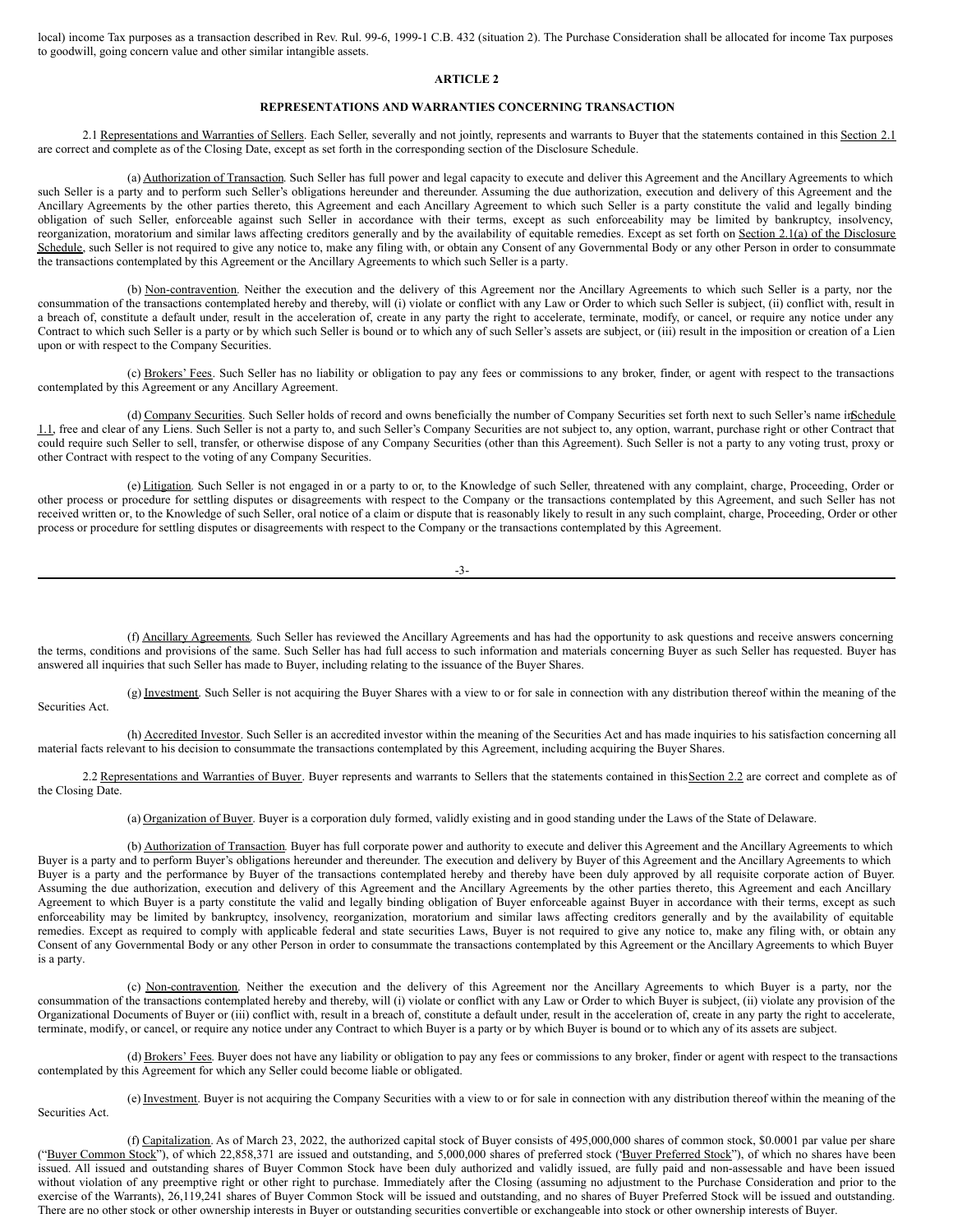(g) Litigation. Buyer is not engaged in or a party to or, to the Knowledge of Buyer, threatened with any complaint, charge, Proceeding, Order or other process or procedure for settling disputes or disagreements, and Buyer has not received written or, to the Knowledge of Buyer, oral notice of a claim or dispute that is reasonably likely to result in any such complaint, charge, Proceeding, Order or other process or procedure for settling disputes or disagreements, in each case, as would not reasonably be expected to have a material adverse effect on Buyer's ability consummate the transactions contemplated by this Agreement.

# (h) SEC Filings; Financial Statements.

(i) To the Knowledge of Buyer, Buyer has timely filed or furnished all registration statements, prospectuses, definitive proxy statements, schedules and reports required to be filed or furnished by it under the Securities Act or the Exchange Act, as the case may be, since June 1, 2021 (collectively, the "Buyer SEC Filings"). Each Buyer SEC Filing as of its applicable filing date, or on such date as it was amended and supplemented prior to the date of this Agreement, if applicable, complied in all material respects with the requirements of the Securities Act or the Exchange Act, as the case may be. To the Knowledge of Buyer, no Buyer SEC Filing contained any untrue statement of a material fact as of its applicable filing date or omitted to state any material fact required to be stated therein or necessary in order to make the statements made therein, in light of the circumstances under which they were made, not misleading as of its applicable filing date.

(ii) Each of the consolidated financial statements (including, in each case, any notes thereto) contained in the Buyer SEC Filings (the "Buyer Financial Statements"), as of their respective dates (or if amended or supplemented in a Buyer SEC Filing filed prior to the date of this Agreement, as of the date amended or supplemented) was prepared in accordance with GAAP applied (except as may be indicated in the notes thereto and, in the case of unaudited quarterly financial statements, as permitted by Form 10-Q under the Exchange Act) on a consistent basis throughout the periods indicated, and each presented fairly in all material respects the consolidated financial position, results of operations and cash flows of Buyer as of the respective dates thereof and for the respective periods indicated therein (subject to, in the case of unaudited financial statements, (A) normal year-end adjustments and (B) the absence of footnotes that would appear in audited financial statements). The books and records of Buyer have been, and are being, maintained in material compliance with applicable legal and accounting requirements. To the Knowledge of Buyer, there are no inquiries or investigations by the SEC or any internal investigations pending or threatened, in each case, regarding any violation of accounting practices of Buyer.

# **ARTICLE 3**

# **REPRESENTATIONS AND WARRANTIES CONCERNING THE COMPANY**

Sellers, severally and not jointly, represent and warrant to Buyer that the statements contained in this Article 3 are correct and complete as of the Closing Date, except as set forth in the corresponding section of the Disclosure Schedule.

# 3.1 Organization, Qualification, and Power.

(a) Section 3.1(a) of the Disclosure Schedule sets forth the jurisdiction of incorporation or formation of the Company and each state or other jurisdiction in which the Company is licensed or qualified to do business. The Company is duly organized, validly existing and in good standing under the Laws of its jurisdiction of incorporation or formation. The Company is duly authorized to conduct its business and is in good standing under the Laws of each jurisdiction where such qualification is required. The Company has full limited liability company power and authority and all Permits necessary to carry on the businesses in which it is engaged and to own, lease and use the properties owned, leased and used by it.

(b) Section 3.1(b) of the Disclosure Schedule lists each member of the board of directors or managers, management board and officers, as the case may be, of the Company. Sellers have delivered to Buyer correct and complete copies of the Organizational Documents, the minute book and stock record books for the Company, each of which is correct and complete. The Company is not in default under or in violation of any provision of its Organizational Documents.

3.2 Authorization of Transaction. The Company has full limited liability company power, authority and legal capacity to execute and deliver the Agreement and the Ancillary Agreements to which it is a party and to perform its obligations hereunder and thereunder. The execution and delivery by the Company of the Agreement and the Ancillary Agreements to which it is a party and the performance by the Company of the transactions contemplated hereby and thereby have been duly approved by all requisite limited liability company action of the Company. Assuming the due authorization, execution and delivery of this Agreement and the Ancillary Agreements by the other parties thereto, this Agreement and each Ancillary Agreement to which the Company is a party constitute the valid and legally binding obligation of the Company, enforceable against the Company in accordance with their terms, except as such enforceability may be limited by bankruptcy, insolvency, reorganization, moratorium and similar laws affecting creditors generally and by the availability of equitable remedies. Except as set forth on Section 3.2 of the Disclosure Schedule, the Company is not required to give any notice to, make any filing with, or obtain any Consent of any Governmental Body or any other Person in order to consummate the transactions contemplated by this Agreement or the Ancillary Agreements to which the Company is a party.

## 3.3 Capitalization and Subsidiaries.

(a) All of the Company Securities are owned beneficially and of record by Sellers. The Company Securities represent 100% of the outstanding membership interests or other ownership or equity interests in the Company. All of the Company Securities have been duly authorized, are validly issued, fully paid, and non-assessable and have been issued without violation of any preemptive right or other right to purchase. Section 3.3(a) of the Disclosure Schedule lists the Company's authorized membership interests and the record and beneficial owner of such membership interests, and each such owner has good and indefeasible title to all of the membership interests listed next to such holder's name on Schedule 1.1 free and clear of all Liens. There are no other membership interests or other ownership or equity interests in the Company or outstanding securities convertible or exchangeable into membership interests or other ownership or equity interests of the Company, and there are no options, warrants, purchase rights, subscription rights, conversion rights, exchange rights, calls, puts, rights of first refusal or other Contracts that could require the Company to issue, sell or otherwise cause to become outstanding or to acquire, repurchase or redeem membership interests or other ownership or equity interests in the Company. There are no outstanding or authorized equity appreciation, phantom equity, profit participation or similar rights with respect to the Company. There are no voting trusts, proxies or other Contracts with respect to the voting of the stock or other ownership or equity interests of the Company. Upon the Closing, the Company Securities will be delivered to Buyer free and clear of all Liens (other than any Liens which may result from any actions taken by Buyer), and Buyer will have good and marketable title to the Company Securities.

(b) The Company has no Subsidiaries and does not own any equity or other ownership interest in any Person.

3.4 Non-contravention. Neither the execution and the delivery of this Agreement nor the Ancillary Agreements to which the Company is a party, nor the consummation of the transactions contemplated hereby or thereby, will (i) violate or conflict with any Law or Order to which the Company is subject, (ii) violate or conflict with any provision of the Organizational Documents of the Company, or (iii) conflict with, result in a breach of, constitute a default under, result in the acceleration of, create in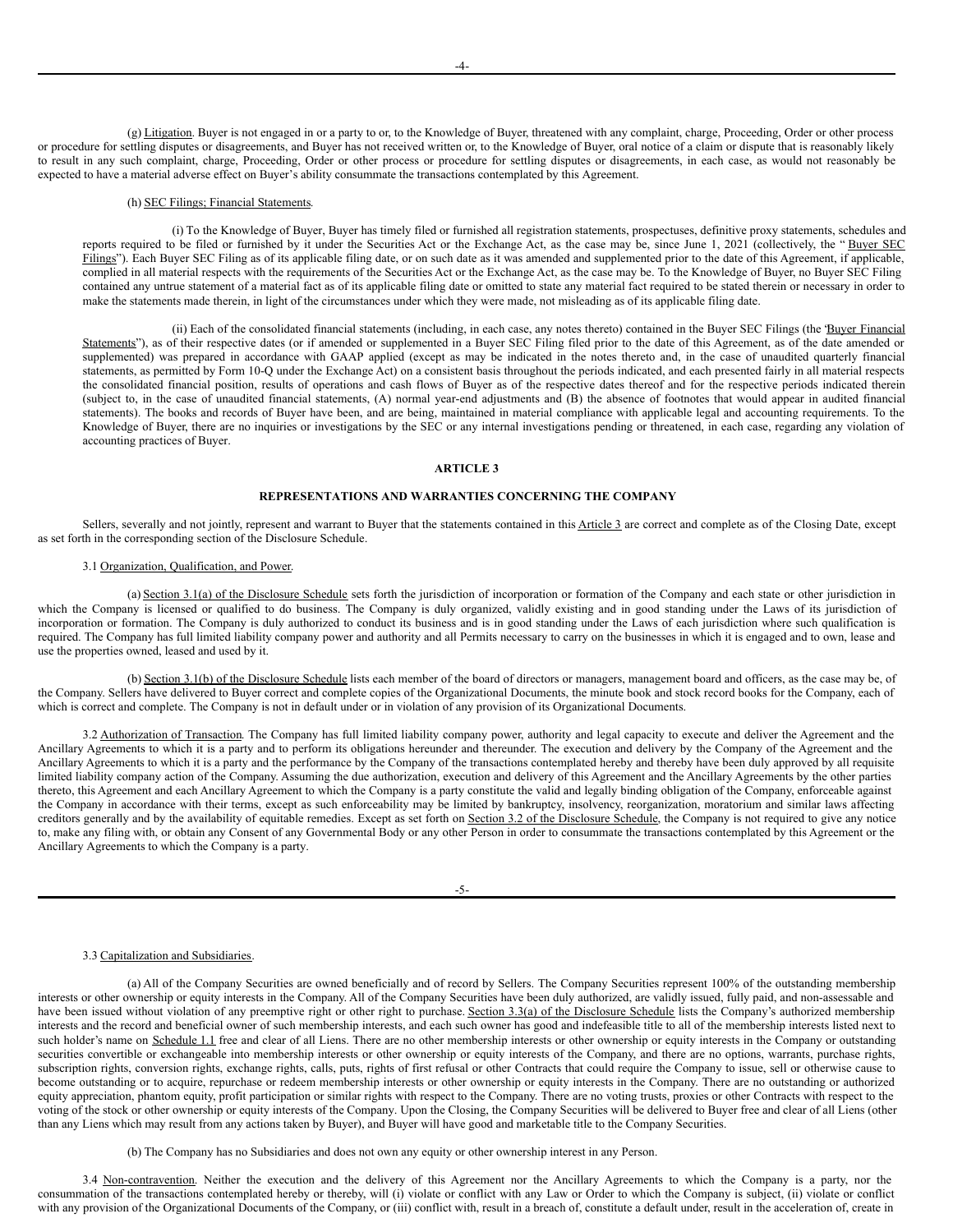any party the right to accelerate, terminate, modify, or cancel, or require any notice or payment under any Contract or Permit to which the Company is a party or by which it is bound or to which any of its assets is subject (or result in the imposition of any Lien upon any of its assets).

3.5 Brokers' Fees. Except as set forth on Section 3.5 of the Disclosure Schedule, the Company has no liability or obligation to pay any fees or commissions to any broker, finder, or agent with respect to the transactions contemplated by this Agreement.

## 3.6 Assets.

(a) The Company has good and marketable title to, or a valid leasehold interest or license in, the properties and assets (tangible and intangible) used by it, located on its premises or shown on the Most Recent Balance Sheet or acquired after the date thereof (other than inventory sold in the Ordinary Course of Business), free and clear of all Liens, except for Permitted Liens. Except as set forth on Section 3.6(a) of the Disclosure Schedule, the assets, properties and rights owned by the Company are all the assets, properties and rights necessary to operate the businesses of the Company, consistent with past practice.

(b) The machinery, equipment and other tangible assets that the Company owns and leases are free from material defects (patent and latent), have been maintained in accordance with normal industry practice, are in good operating condition and repair (subject to normal wear and tear) and are suitable for the purposes for which they are presently used.

# 3.7 Financial Statements; Interim Conduct.

(a) Attached to Section 3.7(a) of the Disclosure Schedule are correct and complete copies of the following financial statements of the Company (collectively, the "Financial Statements"): (i) an unaudited consolidated balance sheet, statement of income, stockholders' equity and cash flows as of and for the fiscal year ended December 31, 2021 (the "Most Recent Fiscal Year End"); and (ii) unaudited consolidated balance sheets, statements of income, stockholders' equity and cash flows (the "Most Recent Financial Statements") as of and for the four month period ended April 30, 2022 (the 'Most Recent Fiscal Month End"). The Financial Statements are correct and complete and consistent with the books and records of the Company, have been prepared in accordance with GAAP consistently applied, and present fairly in all material respects the financial condition, results of operation, changes in equity and cash flow of the Company as of and for their respective dates and for the periods then ending; provided, however, that the Most Recent Financial Statements are subject to normal, recurring year-end adjustments and lack notes (none of which will be material individually or in the aggregate).

-6-

(b) Since the Most Recent Fiscal Year End, the business of the Company has been conducted in the Ordinary Course of Business, and there has not been any Material Adverse Change and no event has occurred which could reasonably be expected to result in a Material Adverse Change. Without limiting the generality of the foregoing, except as set forth on Section 3.7(b) of the Disclosure Schedule, since the Most Recent Fiscal Year End the Company has not:

(i) sold, leased, transferred or assigned any assets or property (tangible or intangible) with a value in excess of \$1,000, other than sales of inventory in the Ordinary Course of Business;

\$1,000;

(ii) experienced any damage, destruction or loss (whether or not covered by insurance) to its assets or property (tangible or intangible) in excess of

(iii) received notice from any Person regarding the acceleration, termination, modification or cancelation a Contract, which, if in existence on the date hereof, would be required to be listed on Section 3.13(a) of the Disclosure Schedule;

(iv) issued, created, incurred or assumed any Debt involving more than \$1,000;

(v) forgave, canceled, compromised, waived or released any Debt owed to it or any right or claim;

(vi) issued, sold or otherwise disposed of any of its membership interests or other ownership or equity interests, or granted any options, warrants or other rights to acquire (including upon conversion, exchange, exercise or otherwise) any of its membership interests or other ownership or equity interests or declared, set aside, made or paid any dividend or distribution with respect to its membership interests or other ownership or equity interests or redeemed, purchased or otherwise acquired any membership interest or other ownership or equity interest or amended or made any change to any of its Organizational Documents or made any other payment to its members (or any Affiliates of such members);

(vii) granted any increase in salary or bonus or otherwise increased the compensation or benefits payable or provided to any director, officer, employee, consultant, advisor or agent, except wage or salary increases set forth on Section 3.7(b)(vii) of the Disclosure Schedule required by existing Contracts;

(viii) engaged in any promotional or sales activities;

(ix) made any commitment outside of the Ordinary Course of Business or in excess of \$10,000 in the aggregate for capital expenditures to be paid after the Closing or failed to incur capital expenditures in accordance with its capital expense budget;

(x) instituted any material change in the conduct of its business or any material change in its accounting practices or methods, cash management practices or method of purchase, sale, lease, management, marketing, or operation;

(xi) taken or omitted to take any action which could be reasonably anticipated to have a Material Adverse Effect;

(xii) made, changed or rescinded any Tax election, adopted or changed any Tax accounting method, settled or compromised any Tax liability, amended any Tax Return or took any action that would have the effect of materially increasing the Tax liability or materially reducing any Tax assets of the Company in respect of any taxable period ending after the Closing Date;

(xiii) collected its accounts receivable or paid any accrued liabilities or accounts payable or prepaid any expenses or other items, in each case other than in the Ordinary Course of Business;

(xiv) entered into any transaction with any Affiliate; or

(xv) agreed or committed to any of the foregoing.

(c) The accounts payable of the Company reflected on the Most Recent Financial Statements arose from bona fide transactions in the Ordinary Course of Business, and all such accounts payable have either been paid, are not yet due and payable in the Ordinary Course of Business or are being contested by the Company in good faith.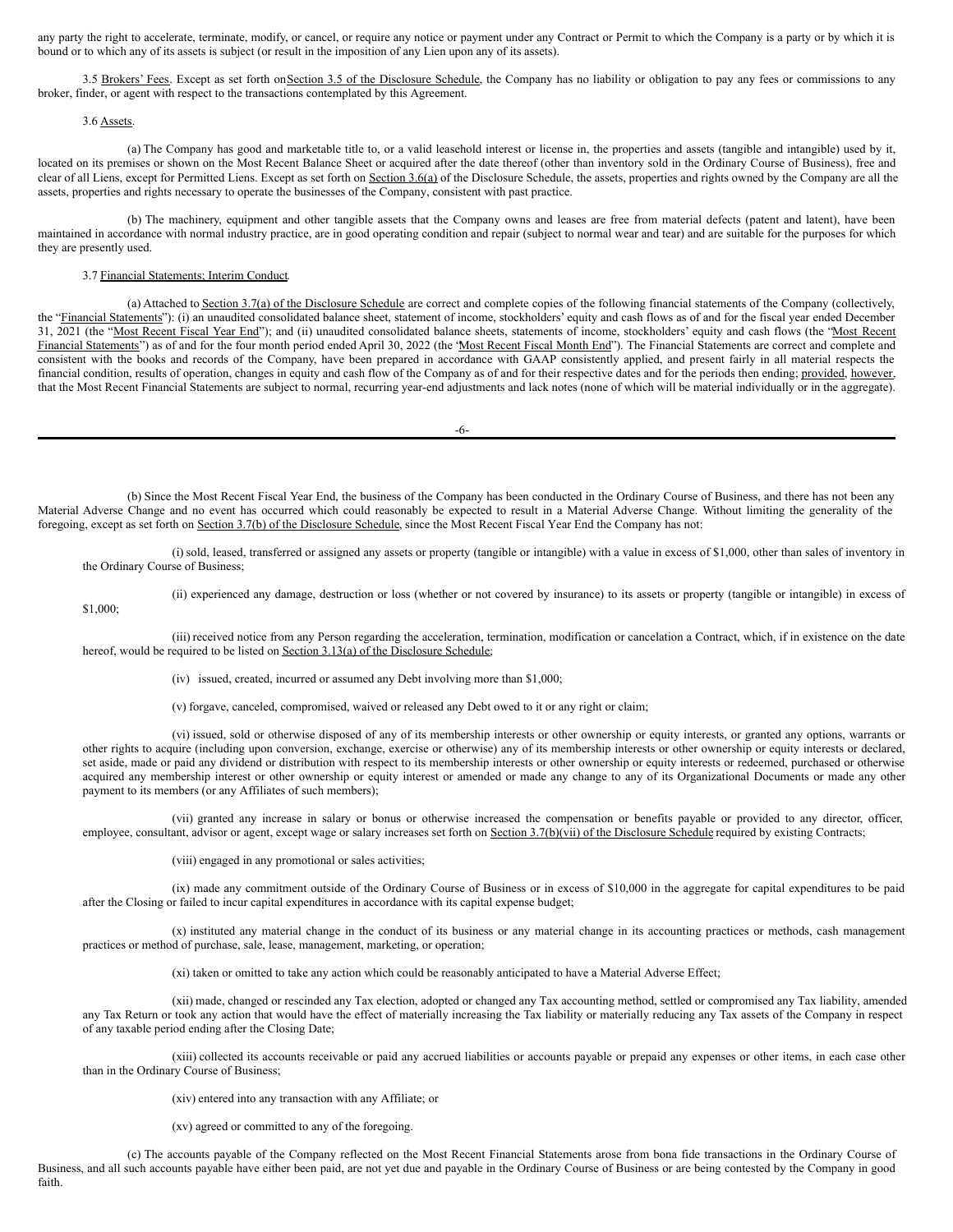3.8 Undisclosed Liabilities. The Company does not have any liability (whether known or unknown, whether asserted or unasserted, whether absolute or contingent, whether accrued or unaccrued, whether liquidated or unliquidated, and whether due or to become due), except for liabilities that (a) are accrued or reserved against in the Most Recent Financial Statements, (b) were incurred subsequent to the Most Recent Fiscal Month End in the Ordinary Course of Business, (c) result from the obligations of the Company under this Agreement or the Ancillary Agreements or (d) liabilities and obligations pursuant to any Contract listed on Section 3.13(a) of the Disclosure Schedule or not required by the terms of Section 3.13(a) to be listed on Section 3.13(a) of the Disclosure Schedule, in either case which arose in the Ordinary Course of Business and did not result from any default, tort, breach of contract or breach of warranty.

#### 3.9 Legal Compliance.

(a) The Company and its respective predecessors and Affiliates have complied and are in compliance with all applicable Laws and Orders, and no Proceeding has been filed or commenced or, to the Knowledge of the Company, threatened alleging any failure so to comply. Since January 1, 2021, the Company has not received any notice or communication alleging any non-compliance of the foregoing.

(b) The Company does not hold, and is not required to hold, any Permits to conduct its business or operations in the Ordinary Course of Business.

(c) Neither the Company, nor any of its officers, managers, members, directors, agents, employees or any other Persons acting on its behalf, has (i) made any illegal payment or provided any unlawful compensation or gifts to any officer or employee of any Governmental Body, or any employee, Customer or supplier of the Company, or (ii) accepted or received any unlawful contributions, payments, expenditures or gifts; and no Proceeding has been filed or commenced alleging any such payments, contributions or gifts.

# 3.10 Tax Matters.

Company.

(a) The Company has filed with the appropriate taxing authorities all Tax Returns it was required to file. All such Tax Returns are correct and complete in all material respects. All Taxes due and owing by the Company (whether or not shown on any Tax Return) have been paid or are reflected as reserves on the Most Recent Financial Statements. The Company is not currently the beneficiary of any extension of time within which to file any Tax Return or pay any Tax. There are no Liens for Taxes (other than Taxes not yet due and payable) upon the Company Securities or any of the assets of the Company.

(b) Adequate reserves and accruals have been established to provide for the payment of all Taxes which are not yet due and payable with respect to the

(c) No deficiency or proposed adjustment for any amount of Tax has been proposed, asserted or assessed by any taxing authority against the Company that has not been paid, settled or otherwise resolved. There is no Proceeding or audit now pending, proposed or, to the Knowledge of the Company, threatened against the Company or concerning the Company with respect to any Taxes. The Company has not been notified by any taxing authority that any issues have been raised with respect to any Tax Return. There has not been, within the past five (5) calendar years, an examination or written notice of potential examination of the Tax Returns filed with respect to the Company by any taxing authority.

(d) All Taxes that are required to be withheld or collected by the Company, including, but not limited to, Taxes arising as a result of payments (or amounts allocable) to foreign persons or to employees, agents, contractors or stockholders of the Company, have been duly withheld and collected and, to the extent required, have been properly paid or deposited as required by applicable Laws.

(e) No claim has ever been made by any taxing authority in a jurisdiction where the Company does not file Tax Returns that it is or may be subject to taxation by that jurisdiction.

(f) The Company is not a party to any Tax allocation, sharing, indemnity, or reimbursement agreement or arrangement, and is not liable for the Taxes of any other Person as a transferee or successor, by Contract or otherwise.

 $(g)$  The Company will not be required as a result of (i) a change in method of accounting or improper use of an accounting method for a taxable period ending on or prior to the Closing Date, (ii) any "closing agreement," as described in Section 7121 of the Code (or any corresponding provision of state, local or foreign Law), (iii) any installment sale or open transaction disposition, or (iv) the receipt of any prepaid income or deferred revenue, to include any item of income or exclude any item of deduction for any taxable period (or portion thereof) beginning after the Closing Date that would not have otherwise so been included or excluded as the case may be.

 $-8-$ 

(h) The Company is not a "United States real property holding corporation" within the meaning of Section 897(c)(2) of the Code.

(i) Section 3.10(i) of the Disclosure Schedule lists all Tax Returns filed by the Company for Tax periods ended on or after January 1, 2021, indicates those Tax Returns that have been audited, and indicates those Tax Returns that currently are the subject of audit. The Company has not waived any statute of limitations in respect of Taxes or agreed to any extension of time with respect to the payment of any Tax or any Tax assessment or deficiency.

(j) There is no Contract to which the Company is a party that will, individually or collectively, result in the payment of any amount that would not be deductible by reason of Section 280G (as determined without regard to Section 280G(b)(4)), 162 or 404 of the Code.

(k) The Company is, and has been at all times since its formation, classified as a partnership for U.S. federal (and, where applicable, state and local) income Tax purposes.

(l) The Company has not deferred (i) any "applicable employment taxes" under Section 2302 of the CARES Act, or (ii) any payroll Tax obligations (including those imposed by Sections 3101(a) and 3201 of the Code) pursuant to or in connection with the Memorandum on Deferring Payroll Tax Obligations in Light of the Ongoing COVID-19 Disaster, dated August 8, 2020 or Notice 2020-22.

(m) The Company has not elected to apply the partnership audit rules enacted as part of the Bipartisan Budget Act of 2015 for any taxable year beginning prior to January 1, 2021.

3.11 Real Property.

(a) The Company does not own any Owned Property.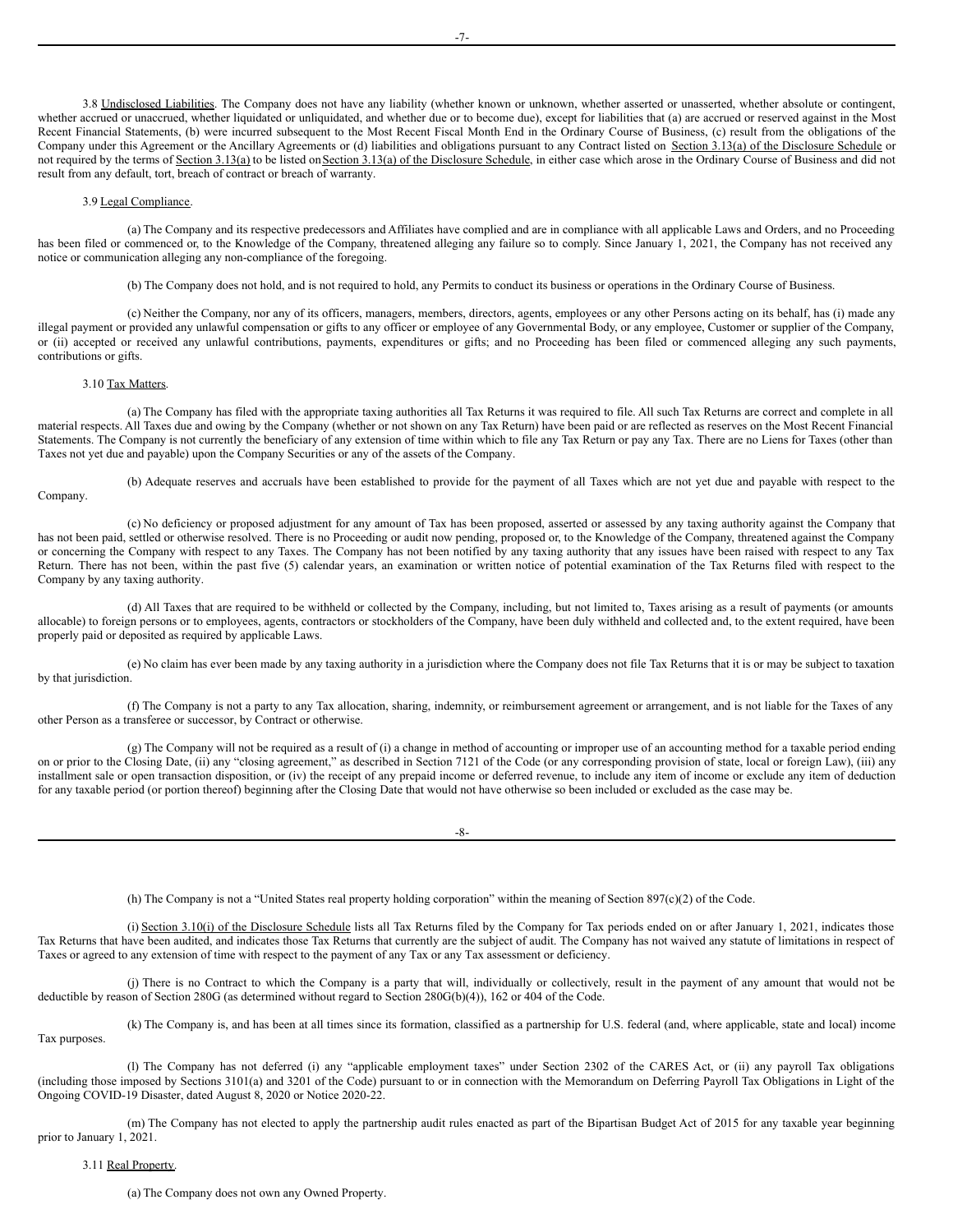(b) Section 3.11(b) of the Disclosure Schedule sets forth the address of each parcel of Leased Real Property, and a true and complete list of all Leases for each parcel of Leased Real Property. Sellers have made available to Buyer a true and complete copy of each Lease, and in the case of any oral Lease, a written summary of the material terms of such Lease.

(c) Subject to the respective terms and conditions in the Leases, the Company is the sole legal and equitable owner of the leasehold interest in the Leased Real Property and possesses good and marketable, indefeasible title thereto, free and clear of all Liens (other than Permitted Liens).

# 3.12 Intellectual Property.

(a) Except as set forth on Section 3.12(a) of the Disclosure Schedule, the Company owns, licenses or otherwise has the right to use, free and clear of all Liens except for Permitted Liens, the Intellectual Property material to the conduct of the business of the Company as currently conducted (collectively, the "Company IP Rights"). Section 3.12(a) of the Disclosure Schedule sets forth a list Company IP Rights, whether registered and unregistered. The Company has made all necessary filings and paid all necessary fees to maintain all registrations or pending applications for any Company IP Rights. Except as set forth on Section 3.12(a) of the Disclosure Schedule, there are no outstanding deadlines that will expire within six (6) months of the Closing Date for any registrations or applications for any Company IP Rights.

(b) The Company IP Rights owned or used by the Company immediately prior to the Closing Date will be owned or available for use by Buyer immediately after the Closing Date on substantially identical terms and conditions as owned or used by the Company immediately prior to the Closing Date.

(c) Section 3.12(c) of the Disclosure Schedule sets forth a list of all agreements to which the Company IP Rights are bound or that affect the Company IP Rights, including but not limited to license agreements.

(d) Except as set forth on Section 3.12(d) of the Disclosure Schedule, (i) there are no claims pending against the Company (or, to the Knowledge of the Company, its employees, agents, distributors, suppliers, or vendors) contesting the use or ownership of the Company IP Rights owned by the Company, or alleging that the Company (or its employees, agents, distributors, suppliers, or vendors, as applicable) is currently infringing, misappropriating or otherwise violating the Intellectual Property of any other Person, and (ii) there are no claims pending that have been brought by the Company against any Person currently alleging infringement, misappropriation or other violation of any Company IP Rights.

 $-9-$ 

(e) Except as set forth onSection 3.12(e) of the Disclosure Schedule, to the Knowledge of the Company, (i) the conduct of the businesses of the Company as currently conducted, and the continued operation of such businesses consistent with past practices, does not infringe, misappropriate, or otherwise violate any Intellectual Property of any Person, and (ii) no Person is currently infringing, misappropriating, or otherwise violating the Company IP Rights.

(f) Except as set forth on Section 3.12(f) of the Disclosure Schedule, all Company IP Rights owned by or developed by and/or for the Company was developed by (i) employees of the Company within the scope of their employment; or (ii) independent contractors who have entered into written agreements with the Company that assigned all right, title and interest in and to any Intellectual Property developed to the Company.

(g) Except as set forth on Section 3.12(g) of the Disclosure Schedule, the Company is not a party to or otherwise bound by any settlement or consent agreement, covenant not to sue, non-assertion assurance, release or other similar agreement that could reasonably be expected, individually or in the aggregate, to materially and adversely affect the Company's rights to own, use, make, transfer, encumber, assign, license, distribute, convey, sell or otherwise exploit any Company IP Rights.

(h) The Company has taken reasonable steps to protect and preserve the confidentiality of the Company's trade secrets, know-how, confidential information, inventions and discoveries, ideas, formulas, methods, proprietary information, technical information, information that derive economic value from not being generally known, and any other information that would constitute a trade secret as defined in the Uniform Trade Secrets Act and under corresponding foreign statutory Law and common law, and all use, disclosure or appropriation thereof by or to any third party has been pursuant to the terms of a written agreement between such third party and the Company. The Company has not breached any contracts or agreements of non-disclosure or confidentiality.

#### 3.13 Contracts.

(a) Section 3.13(a) of the Disclosure Schedule lists the following Contracts to which the Company is a party:

(i) each Contract with consideration paid or payable of more than \$10,000 in the aggregate over any 12-month period;

(ii) each lease, rental or occupancy agreement, license, installment and conditional sale agreement, and other Contract affecting the ownership of, leasing of, title to, use of, or any leasehold or other interest in, any real or personal property (except personal property leases and installment and conditional sales agreements having aggregate payments of less than \$10,000 and with terms of less than one year);

(iii) each joint venture, partnership or Contract involving a sharing of profits, losses, costs or liabilities with any other Person;

(iv) each Contract relating to the acquisition, sale, transfer or disposition by the Company of any material assets or properties, or of the operating business or the capital stock of or other equity interests in any other Person that were consummated in the last three years or under which there is any surviving liability (including indemnification obligations, contingent payments, or purchase price adjustments) against the Company;

(v) each Contract containing any covenant that purports to restrict the business activity of the Company or limit the freedom of the Company to engage in any line of business, to do business in any geographic area, or to compete with any Person;

(vi) each Contract involving the payment of royalties or other amounts calculated based on the revenues or income of the Company or income or revenues related to any product or services provided by the Company;

(vii) each power of attorney;

(viii) each related-party Contract between the Company, on the one hand, and any Affiliate thereof, on the other hand;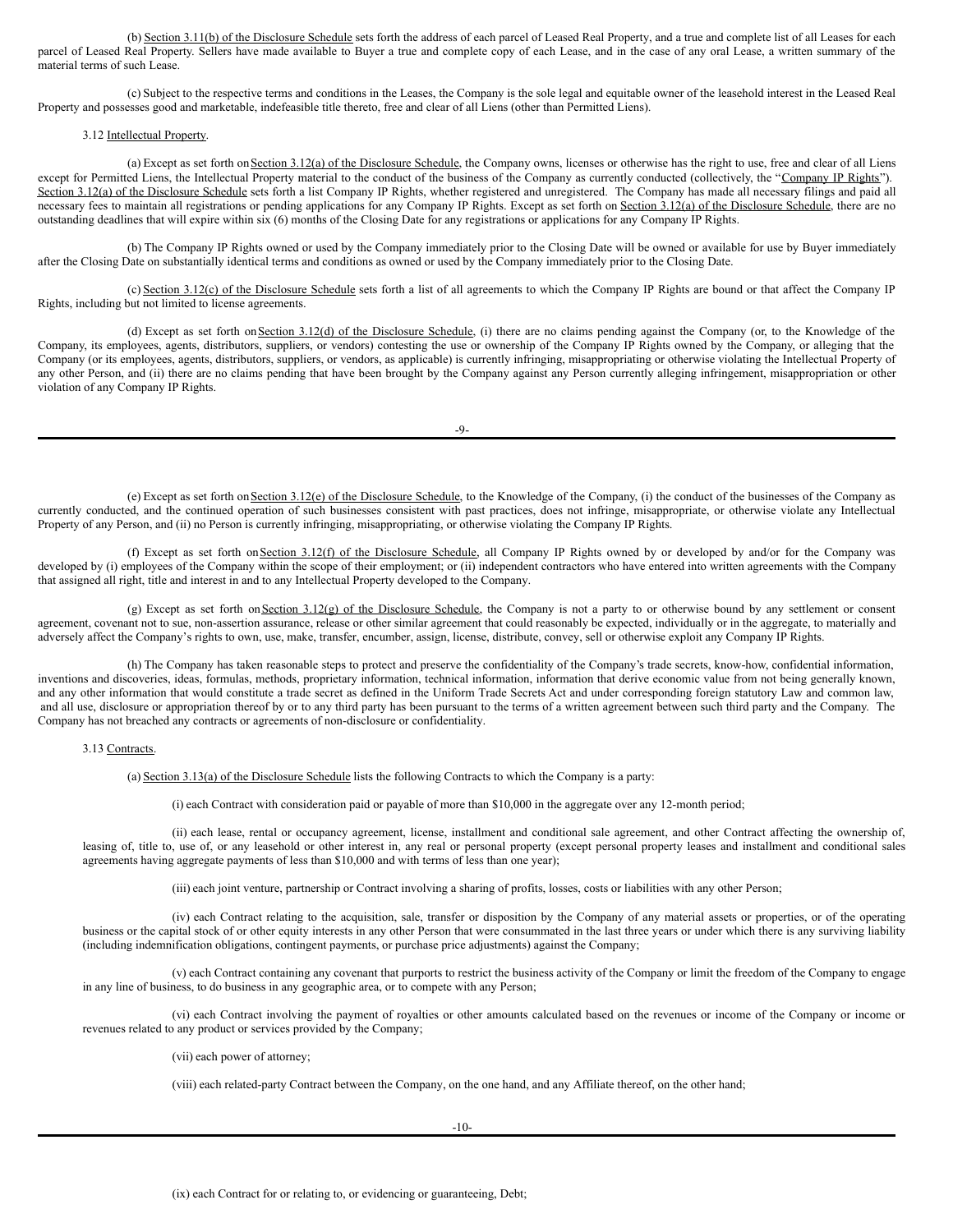(x) each Contract providing for the payment of any cash or other compensation or benefits upon the consummation of the transactions contemplated by

this Agreement;

(xi) each Contract under which the Company has advanced or loaned to any other Person amounts in the aggregate exceeding \$10,000;

(xii) each Contract with any Seller or any Affiliate of the Company or any Seller;

(xiii) any settlement agreement;

(xiv) each employment or consulting Contract or other Contract with any of Company's officers, managers, partners, directors, consultants or

employees;

(xv) each Intellectual Property License;

(xvi) each Contract under which the Company agree to purchase or sell goods or services from any Person on a "most favored nations" basis;

(xvii) each confidentiality agreement and non-disclosure agreement still in effect;

(xviii) each Contract which purports to be binding on Affiliates of the Company; and

(xix) any other agreement material to the Company whether or not entered into in the Ordinary Course of Business.

(b) The Company has delivered to Buyer a correct and complete copy of each written Material Contract, together with all amendments, addenda, modifications, exhibits, attachments, waivers or other changes thereto. Section 3.13(b) of the Disclosure Schedule contains an accurate and complete description of all material terms of all oral Material Contracts (if any).

(c) To the Knowledge of the Company, each Material Contract is legal, valid, binding, enforceable, in full force and effect and will continue to be legal, valid, binding and enforceable on identical terms following the Closing Date. To the Knowledge of the Company, except as specifically disclosed and described in Section 3.13(c) of the Disclosure Schedule, (i) no Material Contract has been breached or canceled by the Company, or any other party thereto, (ii) the Company has performed all obligations under such Material Contracts required to be performed by the Company, (iii) there is no event which, upon giving of notice or lapse of time or both, would constitute a breach or default under any such Material Contract or would permit the termination, modification or acceleration of such Material Contract, and (iv) the Company has not assigned, delegated or otherwise transferred to any Person any of its rights, title or interest under any such Material Contract.

3.14 Litigation. To the Knowledge of the Company, except as set forth in Section 3.14 of the Disclosure Schedule, there are no (and during the last three years, there have not been any) complaints, charges, Proceedings, Orders, or investigations pending or threatened or anticipated relating to or affecting the Company. There is no outstanding Order to which the Company is subject. The Company is fully insured with respect to each of the matters set forth on Section 3.14 of the Disclosure Schedule.

| _ |  | _ |
|---|--|---|
|   |  |   |

#### 3.15 Employees.

(a) Section 3.15 of the Disclosure Schedule sets forth a complete and correct list of all employees of the Company, showing for each: (i) name, (ii) hire date, (iii) current job title, (iv) actual base salary, bonus, commission or other remuneration paid during  $2021$ , (v)  $2022$  base salary level and  $2022$  target bonus, and (vi) indicating whether there has been any increase in compensation, bonus, incentive, or service award or any grant of any severance or termination pay or any other increase in benefits or any commitment to do any of the foregoing since January 1, 2021.

(b) The employment arrangement of each officer, director, manager, employee or consultant of the Company is, subject to applicable Laws involving the wrongful termination of employees, terminable at will (without the imposition of penalties or damages) by the Company as the case may be, and the Company has no severance obligations if any such officer, director, manager, employee or consultant is terminated.

(c) The Company has not committed any material unfair labor practice. The Company has paid in full to all of its employees all wages, salaries, commissions, bonuses, benefits and other compensation due and payable to such employees.

(d) All individuals who have performed services for the Company or who otherwise have claims for compensation from the Company have been properly classified as an employee or an independent contractor pursuant to all applicable Laws, including, but not limited to, the Code and ERISA.

#### 3.16 Employee Benefits.

(a) Section 3.16(a) of the Disclosure Schedule lists each Employee Benefit Plan that the Company maintains, to which the Company contributes or has any obligation to contribute, or with respect to which the Company has any liabilities.

(b) Neither the Company nor any ERISAAffiliate contributes to, has any obligation to contribute to, or has any material liability under or with respect to any Employee Pension Benefit Plan that is a "defined benefit plan" (as defined in ERISA §3(35)) or a Multiemployer Plan.

(c) Except as set forth in Section 3.16(c) of the Disclosure Schedule, neither the execution, delivery or performance of this Agreement nor the consummation of the transactions contemplated hereby, either alone or in conjunction with any other event, will (i) result in any payment or benefit (including severance, retention, unemployment compensation or otherwise) becoming due to any current or former officer, director, manager, employee or independent contractor of the Company (or any beneficiary or permitted transferee thereof); (ii) increase any benefits otherwise payable under any Employee Benefit Plan; (iii) result in any acceleration of the timing of payment or vesting or funding, or forfeiture of, any such benefits or compensation to any extent; or (iv) give rise to (or already has resulted in) a payment or provision of any other benefit (including accelerated vesting) that, individually or collectively, would not be deductible by reason of Section 280G of the Code. Neither the Company nor any Seller has any obligation to "gross-up," compensate, reimburse, "make-whole," or otherwise indemnify any individual for the imposition of any Tax under Sections 4999 or 409A of the Code.

3.17 Debt. Except as set forth on Section 3.17 of the Disclosure Schedule, the Company does not have any Debt and are not liable for any Debt of any other Person. The Company has not applied for or received any governmental funding, including under the Paycheck Protection Program administered by the Small Business Administration in response to the COVID-19 pandemic, or otherwise.

3.18 Certain Business Relationships with the Company. Except as set forth on Section 3.18 of the Disclosure Schedule, none of Sellers, nor any officer, manager, partner or director of the Company nor any of the Affiliates of any of the foregoing (other than the Company):

(a) owns, directly or indirectly, any stock or other ownership interest or investment in any Person that is a competitor, supplier, customer, lessor or lessee of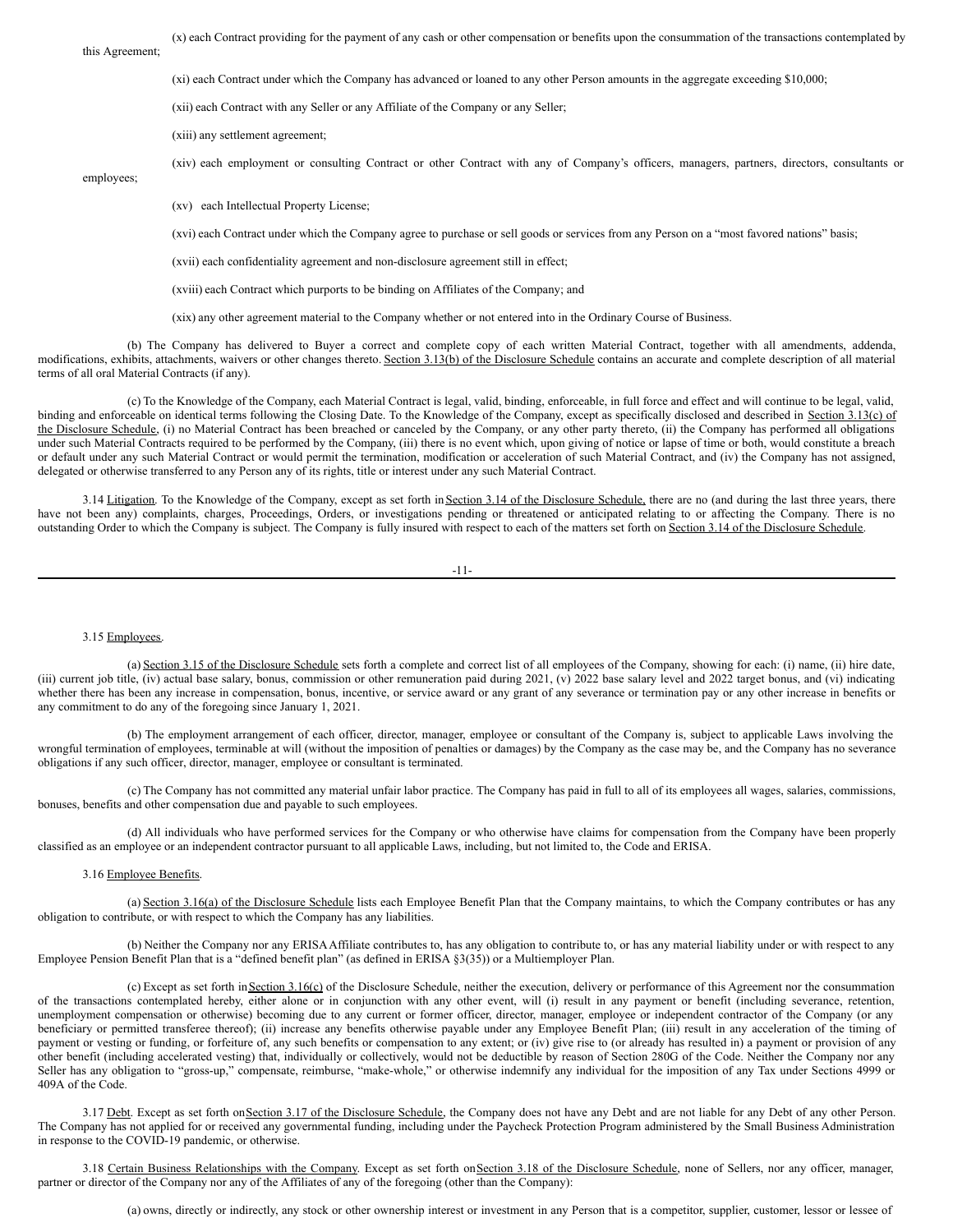the Company; provided, however, that the foregoing representation shall be deemed not to be made as to the ownership of not more than 5% of the capital stock of any such Person that has securities registered pursuant to Section 13 or Section 15 of the Securities Exchange Act;

-12-

(b) has any claim against or owes any amount to, or is owed any amount by, the Company;

(c) has any interest in or owns any assets, properties or rights used in the conduct of the business of the Company;

(d) is a party to any Contract to which the Company is a party or which otherwise benefits the business of the Company; or

(e) has received from or furnished to the Company any goods or services since the Most Recent Fiscal Year End or is involved in any business relationship with the Company.

3.19 Restrictions on Business Activities. There is no Contract, Order, or other instrument binding upon the Company, Sellers, or the current or former officers, managers or directors of the Company which restricts or prohibits the Company from competing with any other Person, from engaging in any business or from conducting activities in any geographic area, or which otherwise restricts or prohibits the conduct of the business of the Company.

3.20 Clinical Trials. The entirety of the business of the Company with respect to the Drug or any other drug, product, procedure or otherwise developed, produced, created, manufactured or researched by the Company is in the pre-clinical stage, and no clinical trials have been conducted by the Company regarding any of the foregoing.

## **ARTICLE 4**

# **POST-CLOSING COVENANTS**

The Parties agree as follows with respect to the period following the Closing.

4.1 General. In case at any time after the Closing any further action is necessary to carry out the purposes of this Agreement, each of the Parties will take such further action (including the execution and delivery of such further instruments, agreements, certificates, and documents) as any other Party reasonably may request, all at the sole cost and expense of the requesting Party (unless the requesting Party is entitled to indemnification therefor under Article 6 below). Sellers acknowledge and agree that, from and after the Closing, Buyer will be entitled to possession of all documents, books, records (including Tax records), agreements and financial data of any sort relating to the Company.

4.2 Litigation Support. In the event and for so long as Buyer or the Company actively is contesting or defending against any Proceeding in connection with any fact, situation, circumstance, action, failure to act, or transaction on or prior to the Closing Date involving the Company, each of Sellers will cooperate with Buyer and its counsel in the contest or defense and provide such testimony and access to such Seller's books and records as shall be necessary in connection with the contest or defense, all at the sole cost and expense of Buyer and the Company (unless Buyer or the Company is entitled to indemnification therefor under Article 6 below).

4.3 Transition. None of Sellers shall take any action that is designed or intended to have the effect of discouraging any lessor, licensor, Customer, supplier, or other business associate of the Company from maintaining the same business relationships with the Company after the Closing as it maintained with the Company prior to the Closing.

4.4 Confidentiality. Each Seller agrees not to disclose (other than to such Seller's affiliates (for the sole purpose of consummating the transactions contemplated hereby or performing such Seller's obligations hereunder) or the attorneys, accountants or tax advisors of such Seller or their affiliates (for the sole purpose of consummating the transactions contemplated hereby or performing such Seller's obligations hereunder)) or use any Confidential Information other than in connection with this Agreement and the transactions contemplated herein; provided, that any Person to whom a Seller discloses Confidential Information as permitted pursuant to this sentence shall, prior to such disclosure, agree to adhere to the confidentiality obligations set forth herein. If any Seller is requested or required pursuant to written or oral question or request for information or documents in any Proceeding, interrogatory, subpoena, civil investigation demand or similar process to disclose any Confidential Information, then such Seller will notify Buyer promptly of the request or requirement so that Buyer may seek an appropriate protective order or waive compliance with the provisions of this Section 4.4. If, in the absence of a protective order or the receipt of a waiver hereunder, any Seller is, on the advice of counsel, compelled to disclose any Confidential Information to any tribunal or else stand liable for contempt, then such Seller may disclose the Confidential Information to the tribunal; provided, however, that the disclosing Seller shall use his best efforts to obtain, at the request of Buyer, an order or other assurance that confidential treatment will be accorded to such portion of the Confidential Information required to be disclosed as Buyer shall designate. The foregoing provisions shall not apply to any Confidential Information that is generally available to the public immediately prior to the time of disclosure unless such Confidential Information is so available due to the actions of a Seller in breach of this Section 4.4.

-13-

4.5 Covenant Not to Compete. During the Restricted Period, each Seller (and with respect to a Seller who is an entity, such Seller's owner or Person in control of such Seller) will not, directly or indirectly, in any manner (whether on his own account, or as an owner, operator, manager, consultant, officer, director, employee, investor, representative, agent or otherwise), anywhere in the Applicable Area, engage in the Restricted Business or any business that competes with the Restricted Business, manage, control, participate in (whether as an owner, operator, manager, consultant, officer, director, employee, agent, representative or otherwise), or consult with or render services for any Person that is engaged in the Restricted Business or in any activity that competes with the Restricted Business; provided, that a passive investment of less than 5% by such Seller in a company will not be a violation of this Section 4.5.

4.6 Covenant Not to Solicit. During the Restricted Period, each Seller will not (and with respect to a Seller who is an entity, such Seller's owner or Person in control of such Seller), directly or indirectly, in any manner take any affirmative steps to (whether on his own account, or as an owner, operator, manager, consultant, officer, director, employee, investor, representative, agent or otherwise), (a) hire or engage, or recruit, solicit or otherwise attempt to employ or engage, or enter into any business relationship with any Person currently employed by, or providing consulting services to, the Company, or induce or attempt to induce any Person to leave such employment or consulting arrangement, or (b) in any way interfere with the relationship between the Company or Buyer and any such Person (including, without limitation, by making any negative or disparaging statements or communications regarding the Company, Buyer or any of their businesses, operations, officers, directors or investors).

4.7 Enforcement. If the final judgment of a court of competent jurisdiction declares that any term or provision ofSections 4.5 or 4.6 is invalid or unenforceable, then the Parties agree that the court making the determination of invalidity or unenforceability shall have the power to reduce the scope, duration or area of the term or provision, to delete specific words or phrases, or to replace any invalid or unenforceable term or provision with a term or provision that is valid and enforceable and that comes closer to expressing the intention of the invalid or unenforceable term or provision, and this Agreement shall be enforceable as so modified after the expiration of the time within which the judgment may be appealed. In the event of a Proceeding involving Sections 4.4, 4.5 or 4.6, the non-prevailing party shall reimburse the prevailing party for all costs and expenses, including reasonable attorneys' fees and expenses, incurred in connection with any such Proceeding, including any appeal therefrom. The existence of any claim or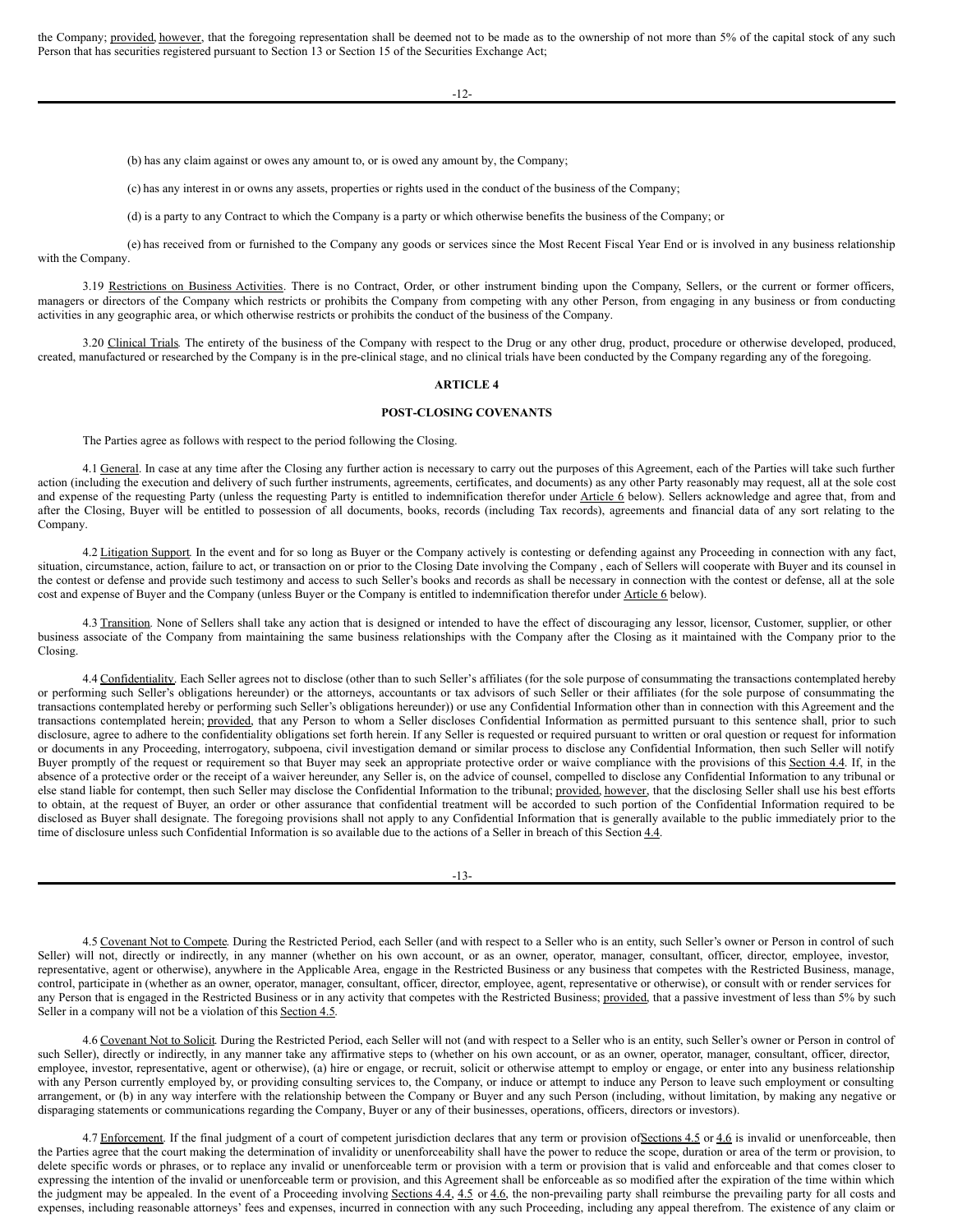cause of action by any Seller against Buyer, the Company or any of their respective Affiliates, whether predicated on this Agreement or otherwise, will not constitute a defense to the enforcement by Buyer of the provisions of Section 4.4, 4.5 or 4.6, which Sections will be enforceable notwithstanding the existence of any breach by Buyer or the Company. Notwithstanding the foregoing, no Seller will be prohibited from pursuing such claims or causes of action against Buyer or the Company.

4.8 Release. Each Seller, for himself, itself and his or its Affiliates, heirs, personal representatives, successors and assigns, as applicable, (collectively, the "Releasors"), hereby (a) forever fully and irrevocably releases and discharges Buyer, the Company, each of its respective Affiliates, and each of their respective predecessors, successors, direct or indirect Subsidiaries and past and present stockholders, members, managers, directors, officers, employees, agents, and other representatives (collectively, the "Released Parties") from any and all actions, suits, claims, demands, debts, agreements, obligations, promises, judgments, or liabilities of any kind whatsoever in law or equity and causes of action of every kind and nature, or otherwise (including, claims for damages, costs, expense, and attorneys', brokers' and accountants fees and expenses) arising out of or related to events, facts, conditions or circumstances existing or arising prior to the Closing Date, which the Releasors can, shall or may have against the Released Parties, whether known or unknown, suspected or unsuspected, contingent or matured, unanticipated as well as anticipated (collectively, the "Released Claims"), and (b) irrevocably agree to refrain from directly or indirectly asserting any claim or demand or commencing (or causing to be commenced) any Proceeding against any Released Party based upon any Released Claim. Notwithstanding the preceding sentence of this Section 4.8, "Released Claims" does not include, and the provisions of this Section 4.8 shall not release or otherwise diminish the obligations of any Party set forth in or arising under any provisions of this Agreement or the Ancillary Agreements.

4.9 Standstill. So long as any Seller owns at least 5% of Buyer Common Stock, such Seller shall not, without the prior written Consent of the board of directors of Buyer, acquire any additional Buyer Common Stock or any other securities in Buyer which have voting rights or are convertible into Buyer Common Stock or other security in Buyer which have voting rights.

-14-

4.10 Registration Statement. As promptly as practicable after the execution of this Agreement, subject to the terms of this Section 4.10, Sellers and Buyer shall jointly prepare and Buyer shall file with the SEC a registration statement (together with the prospectus forming a part thereof and amendments thereto, the "Registration Statement") in connection with the registration under the Securities Act of the Buyer Shares. Sellers and Buyer shall furnish all information concerning such Party as the other Party may reasonably request in connection with such actions and the preparation of the Registration Statement. The Parties shall use their reasonable best efforts to (a) cause the Registration Statement, when filed with the SEC, to comply in all material respects with all legal requirements applicable thereto, (b) respond as promptly as reasonably practicable to and resolve all comments received from the SEC concerning the Registration Statement, and (c) cause the Registration Statement to be declared effective as promptly as practicable. In furtherance of the foregoing, the Parties shall cause their respective officers, directors, managers, employees, representatives and agents, as applicable, to be reasonably available to the other Parties and their respective counsel in connection with the drafting of the Registration Statement and to respond in a timely manner to comments thereto from the SEC.

# **ARTICLE 5**

#### **CLOSING DELIVERIES**

5.1 Closing Deliveries of Sellers. At or prior to the Closing, the Representative, on behalf of Sellers and the Company, shall deliver to Buyer:

(a) a certificate of the Secretary of the Company, dated as of the Closing Date, attaching and certifying (i) the Organizational Documents of the Company, (ii) the authorizing resolutions of the Company and (iii) the incumbency and signatures of the Persons signing this Agreement and the other Ancillary Agreements to which the Company is a party;

(b) good standing certificates for the Company from the jurisdiction of each such Person's organization and each jurisdiction in which the Company is qualified to do business;

(c) counterpart signature pages to the Employment Offer Letters signed by each of the Key Executives;

(d) resignation letters from each member of the board of directors or managers, management board and officers, as the case may be, of the Company set forth on Section 3.1(b) of the Disclosure Schedule;

(e) a termination agreement from each party to the related party Contracts identified with an asterisk (\*) onSection 3.13(a)(viii) of the Disclosure Schedule;

(f) an affidavit of non-foreign status, certified by each Seller under penalties of perjury, meeting the requirements of Treasury Regulations Section 1.1445-  $2(b)(2)$ ; and

(g) all other instruments and documents required by this Agreement to be delivered by the Company, Sellers or the Representative to Buyer, and such other instruments and documents which Buyer or its counsel may reasonably request to effectuate the transactions contemplated hereby.

All such agreements, documents and other items shall be in form and substance satisfactory to Buyer.

5.2 Closing Deliveries of Buyer. At or prior to the Closing, Buyer shall deliver to the Representative:

(a) a certificate from an officer of Buyer, dated as of the Closing Date, attaching and certifying (i) the Organizational Documents of Buyer, (ii) the authorizing resolutions of Buyer and (iii) the incumbency and signatures of the Persons signing this Agreement and the other Ancillary Agreements to which Buyer is a party;

(b) counterpart signature pages to the Employment Offer Letters signed by Buyer;

(c) reasonable evidence of the book entry issuance of the Buyer Shares and the Warrants pursuant to Section 1.4(b); and

(d) all other instruments and documents required by this Agreement to be delivered by Buyer to the Company, Sellers or the Representative, and such other instruments and documents which the Representative or its counsel may reasonably request to effectuate the transactions contemplated hereby.

All such agreements, documents and other items shall be in form and substance satisfactory to the Representative.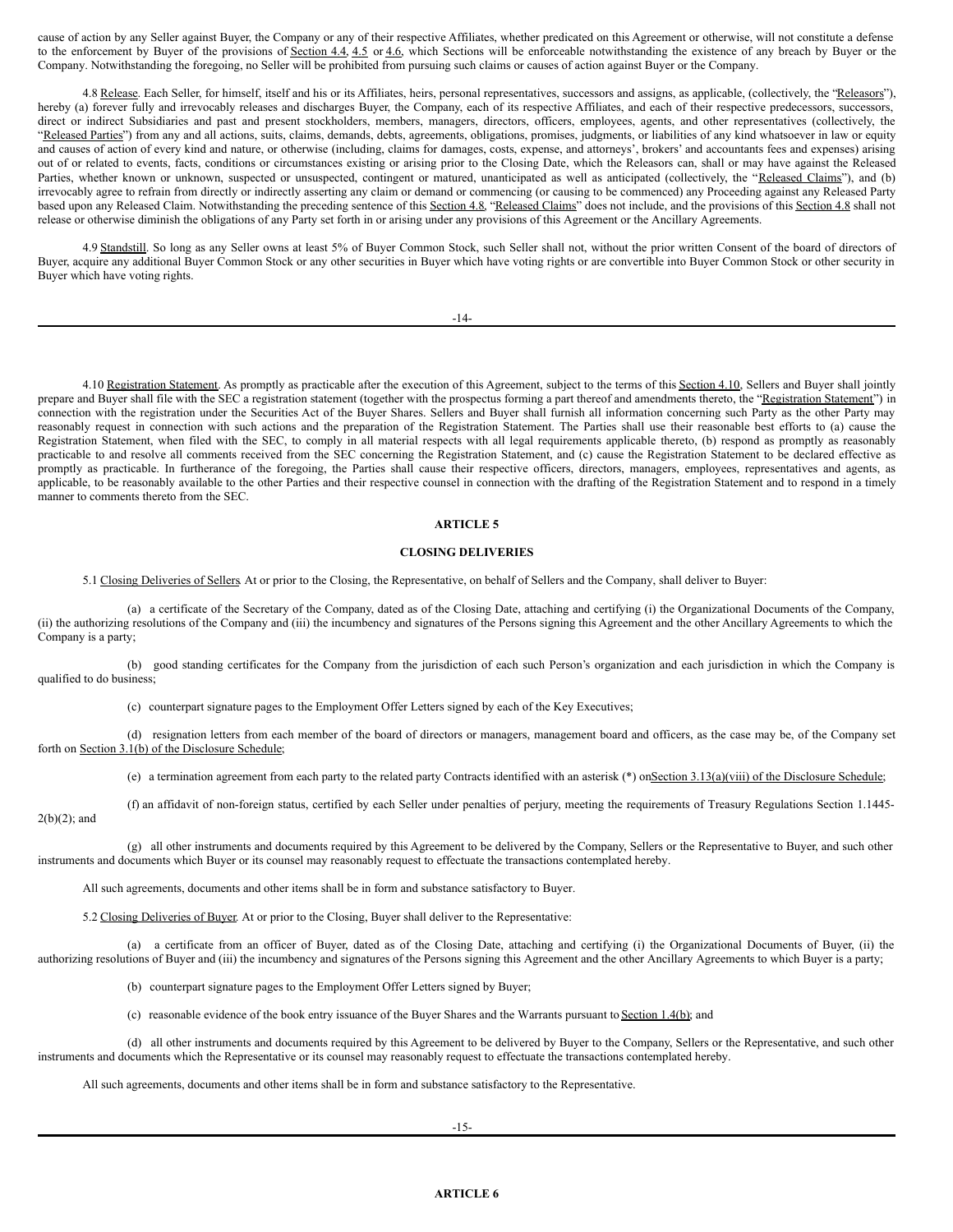#### <span id="page-12-0"></span>**REMEDIES FOR BREACHES OF THIS AGREEMENT**

# 6.1 Indemnification by Sellers.

(a) Subject to the terms and conditions of this Article 6, Sellers, severally and not jointly and in accordance with their Pro Rata Percentages, will indemnify, defend and hold harmless Buyer, the Company, each of their respective Subsidiaries, Affiliates, and successors and assigns (the "Buyer Indemnitees") from and against the entirety of any Adverse Consequences that any Buyer Indemnitee may suffer or incur (including any Adverse Consequences they may suffer or incur after the end of any applicable survival period, provided that an indemnification claim with respect to such Adverse Consequence is made pursuant to this Article 6 prior to the end of any applicable survival period) resulting from, arising out of, relating to, in the nature of, or caused by (i) any breach or inaccuracy of any representation or warranty made in Article 3 or (ii) any breach of any covenant or agreement of the Company, or the Representative in this Agreement.

(b) Sellers, severally and not jointly and in accordance with their Pro Rata Percentages, agree that they shall pay and otherwise fully satisfy and discharge all Designated Excluded Liabilities, and shall indemnify, defend and hold all Buyer Indemnitees harmless from, and shall reimburse all Buyer Indemnitees for, all Adverse Consequences that any Buyer Indemnitee may suffer or incur in connection with any Designated Excluded Liabilities.

(c) Subject to the terms and conditions of thisArticle 6, each Seller, severally and not jointly and in accordance with their Pro Rata Percentages, will indemnify, defend and hold harmless the Buyer Indemnitees from and against the entirety of any Adverse Consequences that any Buyer Indemnitee may suffer or incur (including any Adverse Consequences they may suffer or incur after the end of any applicable survival period, provided that an indemnification claim with respect to such Adverse Consequence is made pursuant to this Article 6 prior to the end of any applicable survival period) resulting from, arising out of, relating to, in the nature of, or caused by (i) any breach or inaccuracy of any representation or warranty made by such Seller in Section 2.1 or (ii) any breach of any covenant or agreement of such Seller in this Agreement.

-16-

6.2 Indemnification by Buyer. Subject to the terms and conditions of this Article 6, Buyer will indemnify, defend and hold harmless Sellers, their respective Affiliates, and their respective successors and assigns (the "Seller Indemnitees") from and against the entirety of any Adverse Consequences they may suffer or incur (including any Adverse Consequences they may suffer or incur after the end of any applicable survival period, provided that an indemnification claim with respect to such Adverse Consequence is made pursuant to this Article 6 prior to the end of any applicable survival period) resulting from, arising out of, relating to, in the nature of, or caused by (a) any breach or inaccuracy of any representation or warranty made by Buyer in Section 2.2 or (b) any breach of any covenant or agreement of Buyer in this Agreement.

6.3 Survival and Time Limitations. All representations, warranties, covenants and agreements of the Parties in this Agreement or any other certificate or document delivered pursuant to this Agreement will survive the Closing for the period of time set forth in this Article 6 with respect to such representations, warranties, covenants and agreements. The right to indemnification, payment of any losses or other remedy based on such representations, warranties, covenants, and obligations will not be affected by any investigation conducted with respect to, or any knowledge acquired (or capable of being acquired) at any time, whether before or after the execution and delivery of this Agreement, with respect to the accuracy or inaccuracy of or compliance with, any such representation, warranty, covenant, or obligation. Notwithstanding the foregoing, (a) any claim relating to any representation or warranty made in Sections 3.9 (Legal Compliance) and 3.10 (Tax Matters) may be made at any time until the expiration of the statute of limitations applicable to any claim brought by a Governmental Body or other Person relating to the underlying subject matter of the relevant representation or warranty, (b) any claim relating to any representation or warranty made in Sections 2.1(a) (Authorization of Transaction),  $2.1(c)$  (Brokers' Fees),  $2.1(d)$  (Company Securities),  $3.2$  (Authorization claim relating to any representation or of Transaction), 3.3 (Capitalization and Subsidiaries), and 3.5 (Brokers' Fees) may be made at any time within two years of Closing provided, that any claim relating to any representation or warranty made in 3.12 (Intellectual Property) may be made at any time within three years of Closing (collectively, the representations and warranties described in clauses (a) and (b) are referred to as the "Fundamental Representations"), (c) any claim relating to any representation or warranty made inArticle 2 or Article 3 (other than Fundamental Representations) may be made at any time within twelve months of Closing, and (d) any claim related to intentional or fraudulent breaches of the representations and warranties may be made at any time without limitation. Buyer will have no liability with respect to any claim for any breach or inaccuracy of any representation or warranty in this Agreement unless the Representative notifies Buyer of such a claim within twelve months of Closing; provided, however, that any claim relating to any representation made in Sections 2.2(b) (Authorization of Transaction) and 2.2(d) (Brokers' Fees) may be made at any time without any time limitation. Notwithstanding anything to the contrary contained herein, if Buyer or the Representative, as applicable, provides notice of a claim in accordance with the terms of this Agreement within the applicable time period set forth above, then liability for such claim will continue until such claim is fully resolved.

-17-

#### 6.4 Limitations on Indemnification by Sellers.

(a) With respect to the matters described in Sections  $6.1(a)(i)$  and  $6.1(c)(i)$ , Sellers will have no liability with respect to such matters until the Buyer Indemnitees have suffered aggregate Adverse Consequences by reason of all such breaches in excess of \$175,000 (the "Threshold"), after which point Sellers will be obligated to indemnify Buyer Indemnitees from and against all Adverse Consequences from the first dollar; provided, that the foregoing limitations shall not apply in respect of any Adverse Consequences relating to (i) breaches of the Fundamental Representations or (ii) any intentional or fraudulent breach of a representation or warranty.

(b) With respect to the matters described in Sections 6.1(a)(i) and 6.1(c)(i), the aggregate maximum liability of all Sellers shall be \$350,000; (the 'Cap''); provided, that the foregoing limitations shall not apply in respect of any Adverse Consequences relating to (i) breaches of the Fundamental Representations or (ii) any intentional or fraudulent breach of representation or warranty.

(c) With respect to (i) the matters described in Sections  $6.1(a)(i)$  and  $6.1(c)(i)$  relating to breach of any Fundamental Representation, (ii) the matters described in Sections 6.1(a)(ii), 6.1(b) and 6.1(c)(ii), or (iii) any intentional or fraudulent breach of a representation or warranty, the aggregate maximum liability of all Sellers shall be the cash amount equal to \$4 million.

#### 6.5 Limitations on Indemnification by Buyer.

(a) With respect to the matters described in Section 6.2(a), Buyer will have no liability with respect to such matters until Seller Indemnitees have suffered Adverse Consequences by reason of all such breaches in excess of the Threshold, after which point Buyer will be obligated to indemnify Seller Indemnitees from and against all Adverse Consequences from the first dollar; provided, that the foregoing limitations shall not apply in respect of any Adverse Consequences relating to (a) breaches of any representation made in Sections 2.2(b) (Authorization of Transaction) and 2.2(d) (Brokers' Fees) or (b) any intentional or fraudulent breach of a representation or warranty.

(b) With respect to the matters described in Section 6.2(b), the aggregate maximum liability of Buyer shall be the Cap; provided, that the foregoing limitation shall not apply in respect of any Adverse Consequences relating to (a) breaches of any representation made in Sections 2.2(b) (Authorization of Transaction) and 2.2(d) (Brokers' Fees) or (b) any intentional or fraudulent breach of a representation or warranty.

(c) Notwithstanding anything to the contrary herein, the aggregate maximum liability of Buyer with respect to the matters described in thisArticle 6 shall be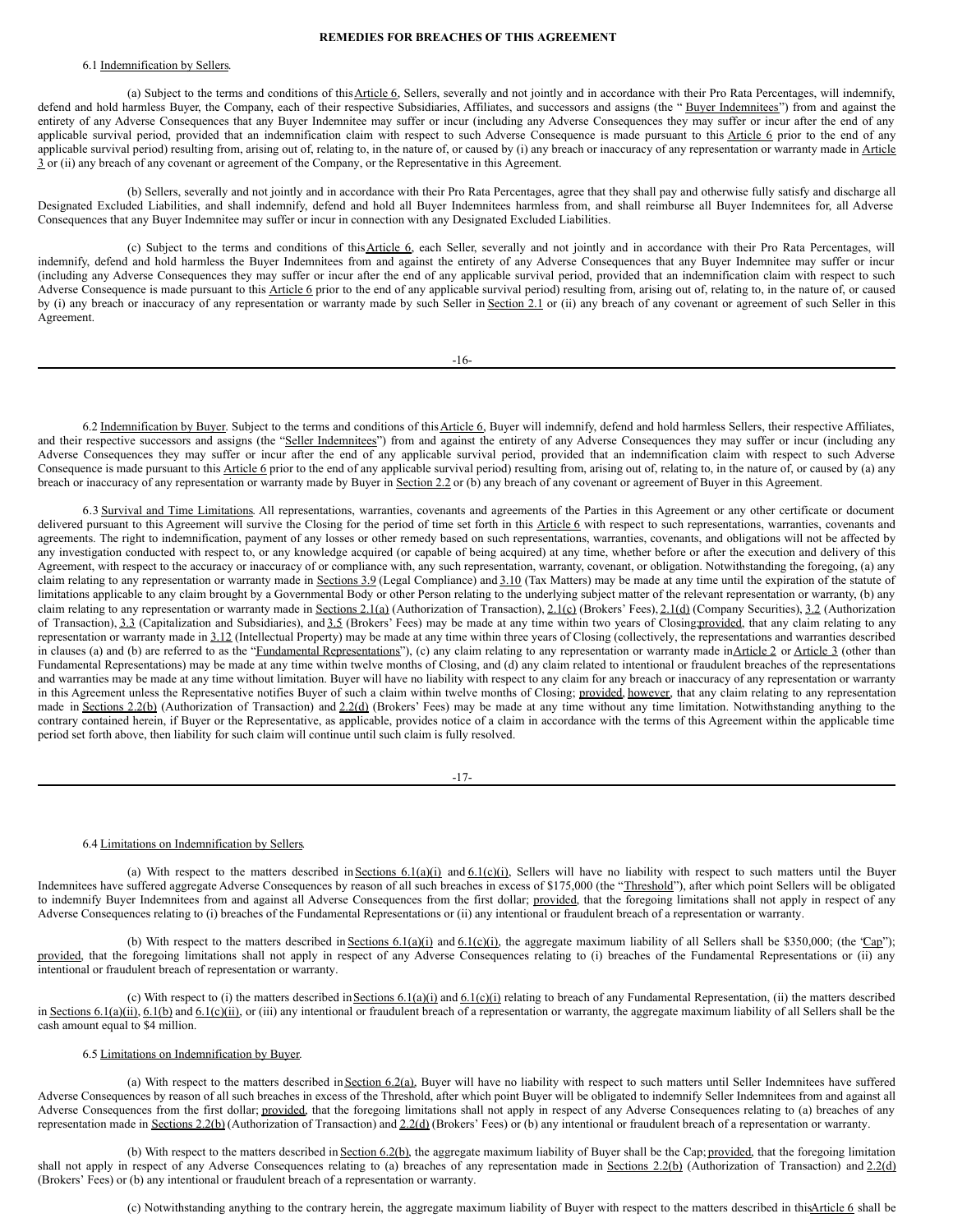# 6.6 Third-Party Claims.

(a) If a third party initiates a claim, demand, dispute, lawsuit or arbitration (a "Third-Party Claim") against any Person (the "Indemnified Party") with respect to any matter that the Indemnified Party might make a claim for indemnification against any Party (the "Indemnifying Party") under this Article 6, then the Indemnified Party must promptly notify the Indemnifying Party in writing of the existence of such Third-Party Claim and must deliver copies of any documents served on the Indemnified Party with respect to the Third-Party Claim; provided, however, that any failure on the part of an Indemnified Party to so notify an Indemnifying Party shall not limit any of the obligations of the Indemnifying Party under this Article 6 (except to the extent such failure materially prejudices the defense of such Proceeding).

(b) Upon receipt of the notice described in Section 6.6(a), the Indemnifying Party will have the right to defend the Indemnified Party against the Third-Party Claim with counsel reasonably satisfactory to the Indemnified Party, provided, that (i) the Indemnifying Party notifies the Indemnified Party in writing within fifteen (15) days after the Indemnified Party has given notice of the Third-Party Claim that the Indemnifying Party will indemnify the Indemnified Party from and against the entirety of any Adverse Consequences the Indemnified Party may suffer resulting from, arising out of, relating to, in the nature of, or caused by the Third-Party Claim, (ii) the Indemnifying Party provides the Indemnified Party with evidence reasonably acceptable to the Indemnified Party that the Indemnifying Party will have the financial resources to defend against the Third-Party Claim and fulfill its indemnification obligations hereunder, (iii) the Third-Party Claim involves only money damages and does not seek an injunction or other equitable relief, (iv) settlement of, or an adverse judgment with respect to, the Third-Party Claim is not, in the good faith judgment of the Indemnified Party, likely to establish a precedential custom or practice adverse to the continuing business interests or the reputation of the Indemnified Party, and (v) the Indemnifying Party conducts the defense of the Third-Party Claim actively and diligently. The Indemnifying Party will keep the Indemnified Party apprised of all material developments, including settlement offers, with respect to the Third-Party Claim and permit the Indemnified Party to participate in the defense of the Third-Party Claim. So long as the Indemnifying Party is conducting the defense of the Third-Party Claim in accordance with this Section 6.6(b), the Indemnifying Party will not be responsible for any attorneys' fees or other expenses incurred by the Indemnified Party regarding the defense of the Third-Party Claim.

(c) In the event that any of the conditions under Section 6.6(b) is or becomes unsatisfied, however, (i) the Indemnified Party may defend against, and consent to the entry of any judgment on or enter into any settlement with respect to, the Third-Party Claim in any manner it may reasonably deem appropriate, (ii) the Indemnifying Parties will reimburse the Indemnified Party promptly and periodically for the costs of defending against the Third-Party Claim (including reasonable attorneys' fees and expenses), and (iii) the Indemnifying Parties will remain responsible for any Adverse Consequences the Indemnified Party may suffer resulting from, arising out of, relating to, in the nature of, or caused by the Third-Party Claim to the fullest extent provided in this Article 6.

(d) Except in circumstances described in Section 6.6(c), neither the Indemnified Party nor the Indemnifying Party will consent to the entry of any judgment or enter into any settlement with respect to the Third-Party Claim without the prior written Consent of the other party, which Consent will not be unreasonably withheld or delayed.

6.7 Other Indemnification Matters. All indemnification payments under this Article 6 will be deemed adjustments to the Purchase Consideration. For purposes of determining whether there has been any misrepresentation or breach of a representation or warranty, and for purposes of determining the amount of Adverse Consequences resulting therefrom, all qualifications or exceptions in any representation or warranty relating to or referring to the terms "material", "materiality", "in all material respects", "Material Adverse Effect" or any similar term or phrase shall be disregarded, it being the understanding of the Parties that for purposes of determining liability under this Article 6, the representations and warranties of the Parties contained in this Agreement shall be read as if such terms and phrases were not included therein. Each Seller agrees that (a) such Seller will not make any claim for indemnification against a Buyer Indemnitee by virtue of the fact that any of Sellers or such Seller's equityholders, directors, managers, partners, officers, employees, representatives or other Affiliates was an equityholder, partner, trustee, director, manager, officer, employee or agent of the Company or was serving as an equityholder, partner, trustee, director, manager, officer, employee or agent of any Person, regardless of the nature of the Adverse Consequences claimed, with respect to any Proceeding brought by any Buyer Indemnitee against any Seller or any claim of any Buyer Indemnitee against any Seller in connection with this Agreement or the transactions contemplated hereby, and (b) such Seller has no claims or rights to contribution or indemnity from the Company with respect to any amounts paid by any Seller pursuant to this **Article 6**.

| _<br>۰.<br>۰,<br>٧ |
|--------------------|
|--------------------|

6.8 Setoff. If any Buyer Indemnitee makes a claim for indemnification in accordance with thisArticle 6 with respect to which Buyer commences legal proceedings, then Buyer shall be entitled to recover any amounts due from Sellers under this Agreement by setting off such amounts against any portion of the Earnout Amount corresponding to any Earnout Measurement Period or any other payment owed by Buyer pursuant to Article 6. The exercise of such right of set off by Buyer, whether or not ultimately determined to be justified, will not constitute a breach of this Agreement. Neither the exercise nor the failure to exercise such right of set off will constitute an election of remedies or limit Buyer in any manner in the enforcement of any other remedies that may be available to Buyer.

6.9 Time to Bring Claims. Subject to the limitations set forth in Section 6.3, pursuant to Section 8106, Title 10 of the Delaware Code, the Parties agree that this Agreement involves at least U.S. \$100,000, and that any Proceeding arising out of or relating to this Agreement or the transactions contemplated by this Agreement may be brought within twenty (20) years of the date from which the underlying cause of action accrued; it being the intention of the Parties that, except as otherwise expressly provided in Section 6.3 with respect to shorter periods of time, the Parties shall have the maximum amount of time permitted under the Laws of the State of Delaware to bring a Proceeding arising out of or relating to this Agreement or the transactions contemplated herein. Except as otherwise expressly provided in Section 6.3 with respect to shorter periods of time, each Party hereby waives the right to assert any statute of limitations of less than twenty (20) years in defense of any such Proceeding; provided, however, that this waiver shall not bar a defense to any Proceeding that was not commenced within the twenty (20) year time limit imposed by this Section 6.9.

# **ARTICLE 7**

# **TAX MATTERS**

The following provisions will govern the allocation of responsibility as between Buyer, on the one hand, and Sellers, on the other hand, for certain Tax matters following the Closing Date:

7.1 Tax Indemnification. In addition to the indemnification provisions of Article 6, Sellers shall be liable for, and shall indemnify and hold Buyer Indemnitees harmless from, (a) all Taxes of Sellers, (b) all Taxes imposed on or incurred by the Company with respect to all Tax periods ending on or prior to the Closing Date, (c) for any Tax period that begins before the Closing Date and ends after the Closing Date, all Taxes of the Company that relate to the portion of such Tax period ending on the Closing Date, and (d) all Taxes of any Person imposed on any of the Company as a transferee or successor, by contract or otherwise, which Taxes relate to an event or transaction occurring before the Closing.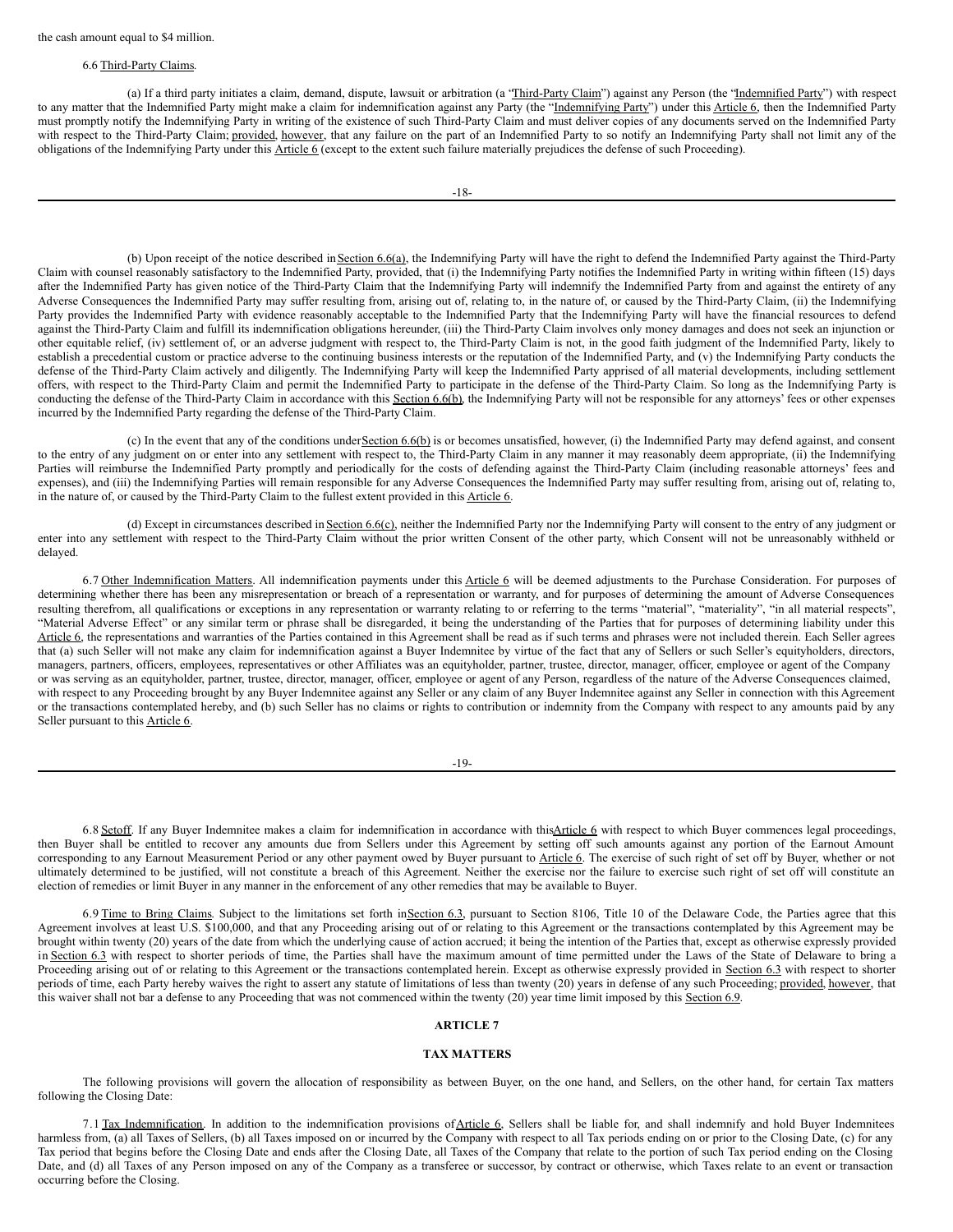7.2 Tax Periods Ending on or Before the Closing Date. Buyer will prepare, or cause to be prepared, and file, or cause to be filed, all Tax Returns for the Company for all Tax periods ending on or prior to the Closing Date that are filed after the Closing Date. Buyer will provide the Representative with copies of any such Tax Returns for the Representative's reasonable review and comment, at least thirty (30) days prior to the due date hereof (giving effect to any extensions thereto) in the case of income Tax Returns and as soon as practicable in the case of all other Tax Returns. The Representative, on behalf of Sellers, will pay all Taxes due with respect to such Tax Returns in accordance with Section 7.1.

7.3 Tax Periods Beginning Before and Ending After the Closing Date. Buyer will prepare, or cause to be prepared, and file, or cause to be filed, all Tax Returns for the Company for Tax periods that begin before the Closing Date and end after the Closing Date (the "Straddle Period Returns"). Buyer will provide the Representative with copies of any Straddle Period Returns at least thirty (30) days prior to the due date thereof (giving effect to any extensions thereto) in the case of income Tax Returns and as soon as practicable in the case of all other Tax Returns, accompanied by a statement (the "Straddle Statement") setting forth and calculating in reasonable detail the Taxes that relate to the portion of such Tax period ending on the Closing Date (the "Pre-Closing Taxes"). If the Representative agrees with the Straddle Period Returns and Straddle Statement, the Representative shall pay to Buyer, not later than five (5) Business Days before the due date for the payment of Taxes with respect to such Straddle Period Returns, an amount equal to the Pre-Closing Taxes as shown on the Straddle Statement. If, within twenty (20) days after the receipt of the Straddle Period Returns and Straddle Statement, the Representative (a) notifies Buyer that it disputes the manner of preparation of the Straddle Period Returns or the Pre-Closing Taxes calculated in the Straddle Statement and (b) provides Buyer with a statement setting forth in reasonable detail its computation of the Pre-Closing Taxes and its proposed form of the Straddle Period Returns and Straddle Statement, then Buyer and the Representative shall attempt to resolve their disagreement within five (5) days following the Representative's notification of Buyer of such disagreement. If Buyer and the Representative are not able to resolve their disagreement, the dispute shall be submitted to the Accountants. The Accountants will resolve the disagreement within thirty (30) days after the date on which they are engaged or as soon as possible thereafter. The determination of the Accountants shall be binding on the Parties. The cost of the services of the Accountants will be borne by the Party whose calculation of the matter in disagreement differs the most from the calculation as finally determined by the Accountants. If each of the Party's calculation differs equally from the calculation as finally determined by the Accountants, then such cost will be borne half by the Representative and half by Buyer. For purposes of this Section 7.3, in the case of any Taxes that are imposed on a periodic basis and are payable for a Tax period that includes (but does not end on) the Closing Date, the portion of such Tax that relates to the portion of such Tax period ending on the Closing Date (i.e., the Pre-Closing Taxes) will (a) in the case of any Taxes other than Taxes based upon or related to income, receipts or payroll, be deemed to equal the amount of such Tax for the entire Tax period multiplied by a fraction the numerator of which is the number of days in the Tax period ending on the Closing Date and the denominator of which is the number of days in the entire Tax period, and (b) in the case of any Tax based upon or related to income, receipts or payroll, be deemed to equal the amount that would be payable if the relevant Tax period ended on the Closing Date.

-21-

7.4 Cooperation on Tax Matters. Buyer and the Representative will cooperate, as and to the extent reasonably requested by the other Party, in connection with the filing and preparation of Tax Returns pursuant to this Article 7 and any Proceeding related thereto. Such cooperation will include the retention and (upon the other Party's request) the provision of records and information that are reasonably relevant to any such Proceeding and making employees available on a mutually convenient basis to provide additional information and explanation of any material provided hereunder. Buyer and the Representative will retain all books and records with respect to Tax matters pertinent to the Company relating to any Tax period beginning before the Closing Date until thirty (30) days after the expiration of the statute or period of limitations of the respective Tax periods.

7.5 Certain Taxes. All transfer (including real estate transfer), documentary, sales, use, stamp, registration and other such Taxes and fees (including any penalties and interest) incurred in connection with this Agreement or the transactions contemplated hereby will be paid by Buyer, when due, and Buyer will file all necessary Tax Returns and other documentation with respect to all such transfer, documentary, sales, use, stamp, registration and other Taxes and fees, and, if required by applicable Law, the Representative will join in the execution of any such Tax Returns and other documentation.

# **ARTICLE 8**

#### **DEFINITIONS**

"Accountants" means a nationally recognized firm of independent certified public accountants mutually agreed to by the Parties.

"Adverse Consequences" means all Proceedings, Orders, dues, penalties, fines, costs, amounts paid in settlement, liabilities, obligations, Taxes, Liens, losses, damages, deficiencies, costs of investigation, court costs, and other expenses (including interest, penalties and reasonable attorneys' fees and expenses, whether in connection with Third Party Claims or claims among the Parties related to the enforcement of the provisions of this Agreement).

"Affiliate" means, with respect to the Person to which it refers, (a) a Person that directly or indirectly, through one or more intermediaries, controls, is controlled by or is under common control with, such Person, (b) any officer, director or shareholder of such Person, (c) any parent, sibling, descendant or spouse of such Person or of any of the Persons referred to in clauses (a) and (b), and (d) any corporation, limited liability company, general or limited partnership, trust, association or other business or investment entity that directly or indirectly, through one or more intermediaries controls, is controlled by or is under common control with any of the foregoing individuals. For purposes of this definition, the term "control" of a Person shall mean the possession, directly or indirectly, of the power to direct or cause the direction of the management or policies, whether through the ownership of voting securities, by contract or otherwise.

"Agreement" has the meaning set forth in the preface above.

-22-

"Ancillary Agreements" means all of the agreements being executed and delivered pursuant to this Agreement.

"Applicable Area" means (a) anywhere in the world, but if such area is determined by judicial action to be too broad, then it means (b) North America, but if such area is determined by judicial action to be too broad, then it means (c) any country in which the Company engaged in any business prior to the Closing Date, but if such area is determined by judicial action to be too broad, then it means (d) any state within the United States of America in which the Company engaged in any business prior to the Closing Date.

"Business Day" means any day that is not a Saturday, Sunday or any other day on which banks are required or authorized by Law to be closed in New York, New

York.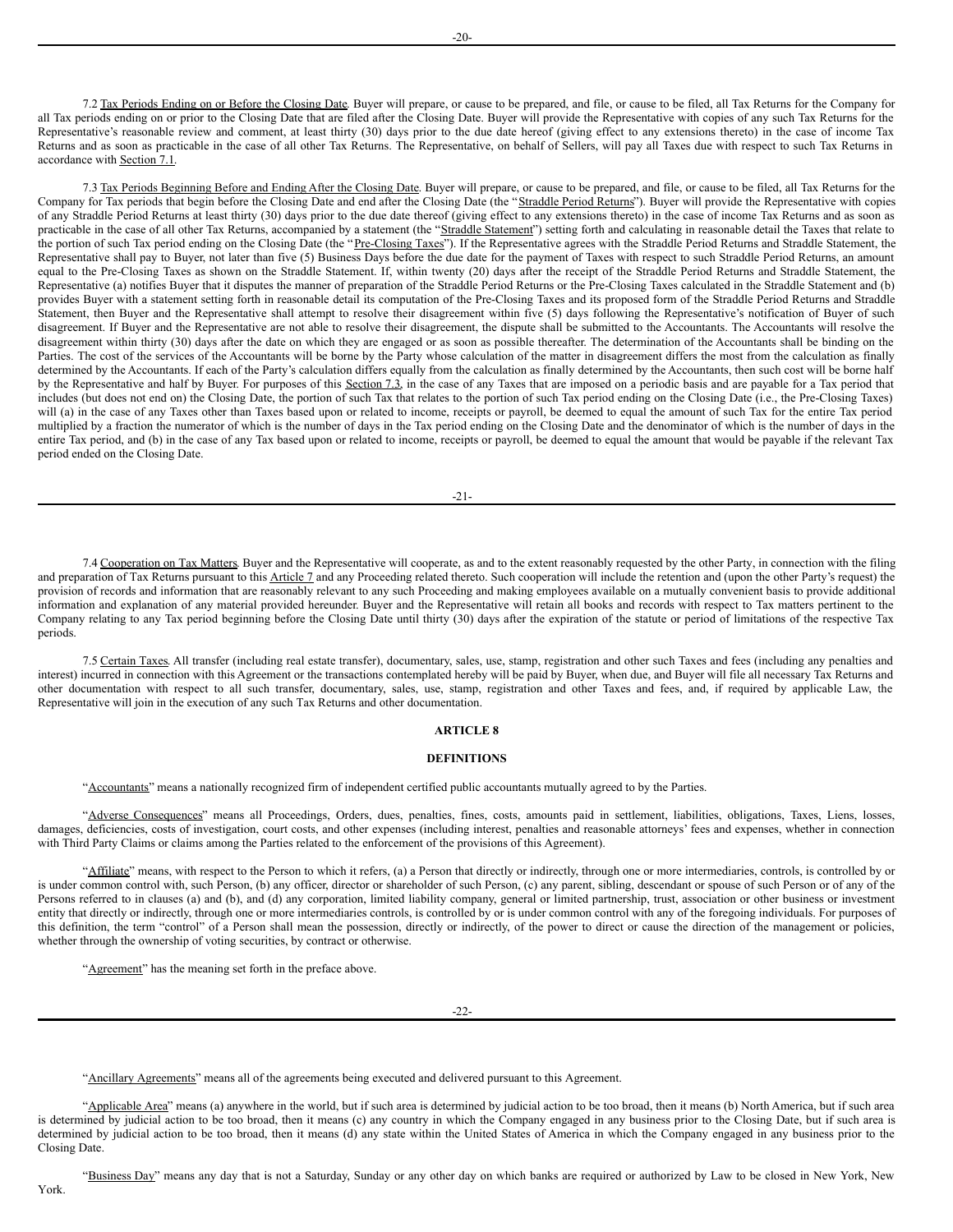"Buyer" has the meaning set forth in the preface above.

"Buyer Common Stock" has the meaning set forth in Section 2.2(f) above.

"Buyer Financial Statement" has the meaning set forth in Section 2.2(h)(ii) above.

"Buyer Indemnitee" has the meaning set forth in Section 6.1 above.

"Buyer Preferred Stock" has the meaning set forth in Section 2.2(f) above.

"Buyer SEC Filings" has the meaning set forth in Section 2.2(h)(i) above.

"Buyer Shares" has the meaning set forth in Section 1.2(a) above.

"Cap" has the meaning set forth in Section  $6.4(b)$  above.

"CERCLA" means the Comprehensive Environmental Response, Compensation and Liability Act of 1980, as amended, and any applicable rules, regulations, directives, Orders, and guidance promulgated thereunder, and any successor to such statute, rules, regulations, directives, Orders or guidance.

"Closing" has the meaning set forth in Section 1.8 above.

"Closing Date" has the meaning set forth in Section 1.8 above.

"Closing Statement" has the meaning set forth in Section 1.3 above.

"COBRA" means the requirements of Part 6 of Subtitle B of Title I of ERISA and Code §4980B and of any similar state Law.

-23-

"Code" means the Internal Revenue Code of 1986, as amended, and any applicable rules and regulations thereunder, and any successor to such statute, rules or regulations.

"Company" has the meaning set forth in the preface above.

"Company IP Rights" has the meaning set forth in Section 3.12(a).

"Company Securities" means all of the outstanding equity of the Company, as set forth on Schedule 1.1.

"Confidential Information" means any information concerning the business and affairs of the Company not already generally available to the public.

"Consent" means, with respect to any Person, any consent, approval, authorization, permission or waiver of, or registration, declaration or other action or filing with or exemption by such Person.

"Contract" means any oral or written contract, obligation, understanding, commitment, lease, license, purchase order, bid or other agreement.

"Customer" means any Person who (a) purchased products or services from the Company (or their predecessors) during the three years prior to the Closing Date, (b) was called upon or solicited by the Company (or their predecessors) during such three year period, or (c) was a distributor, sales representative, agent or broker for the Company during such three year period.

"Debt" means any (a) obligations relating to indebtedness for borrowed money, (b) obligations evidenced by bonds, notes, debentures or similar instruments, (c) obligations in respect of capitalized leases (calculated in accordance with GAAP), (d) the principal or face amount of banker's acceptances, surety bonds, performance bonds or letters of credit (in each case whether or not drawn), (e) obligations for the deferred purchase price of property or services, including, without limitation, the maximum potential amount payable with respect to earnouts, purchase price adjustments or other payments related to acquisitions (other than current accounts payable to suppliers and similar accrued liabilities incurred in the Ordinary Course of Business, paid in a manner consistent with industry practice and reflected as a current liability in the Most Recent Balance Sheet), (f) obligations under any existing interest rate, commodity or other swap, hedge or financial derivative agreement entered into by the Company prior to Closing, (g) Off-Balance Sheet Financing of the Company in existence immediately prior to the Closing, (h) other long term or non-ordinary course liabilities, (i) indebtedness or obligations of the types referred to in the preceding clauses (a) through (h) of any other Person secured by any Lien on any assets of the Company, even though the Company has not assumed or otherwise become liable for the payment thereof, (j) obligations in the nature of guarantees of obligations of the type described in clauses (a) through (h) above of any other Person, in each case together with all accrued interest thereon and any applicable prepayment, redemption, breakage, make-whole or other premiums, fees or penalties. For the avoidance of doubt, "Debt" shall not include the Sellers Loan Amount.

"Debt Amount" means all Debt of the Company (on a consolidated basis) as of the Closing Date*plus*, without duplication, any amounts required to fully pay or otherwise satisfy all such Debt (including, but not limited to, any prepayment premium or penalty, breakage costs, accrued interest and costs and expenses), but excluding the Seller Loan Amount.

"Designated Courts" has the meaning set forth in Section 9.19 below.

"Designated Excluded Liabilities" means (a) any Debt of the Company as of the Closing Date that did not reduce the Final Purchase Consideration (other than the Sellers Loan Amount), (b) all Transaction Expenses that did not reduce the Final Purchase Consideration, (c) any and all liabilities or losses which accrue or are otherwise incurred by the Company prior to the Closing, and (d) any obligation of the Company to indemnify or hold harmless any current or former director, employee or officer of the Company for claims that relate to periods prior to the Closing, in each case (i) including, without limitation, any of the foregoing arising from matters disclosed to Buyer or its Affiliates or otherwise referenced in this Agreement, and whether any related claim arises before or after the Closing and (ii) whether such matters are known or unknown, contingent or otherwise, whether accrued, liquidated, matured or unmatured.

"Disclosure Schedule" means the disclosure schedule delivered by Sellers to Buyer on the date hereof.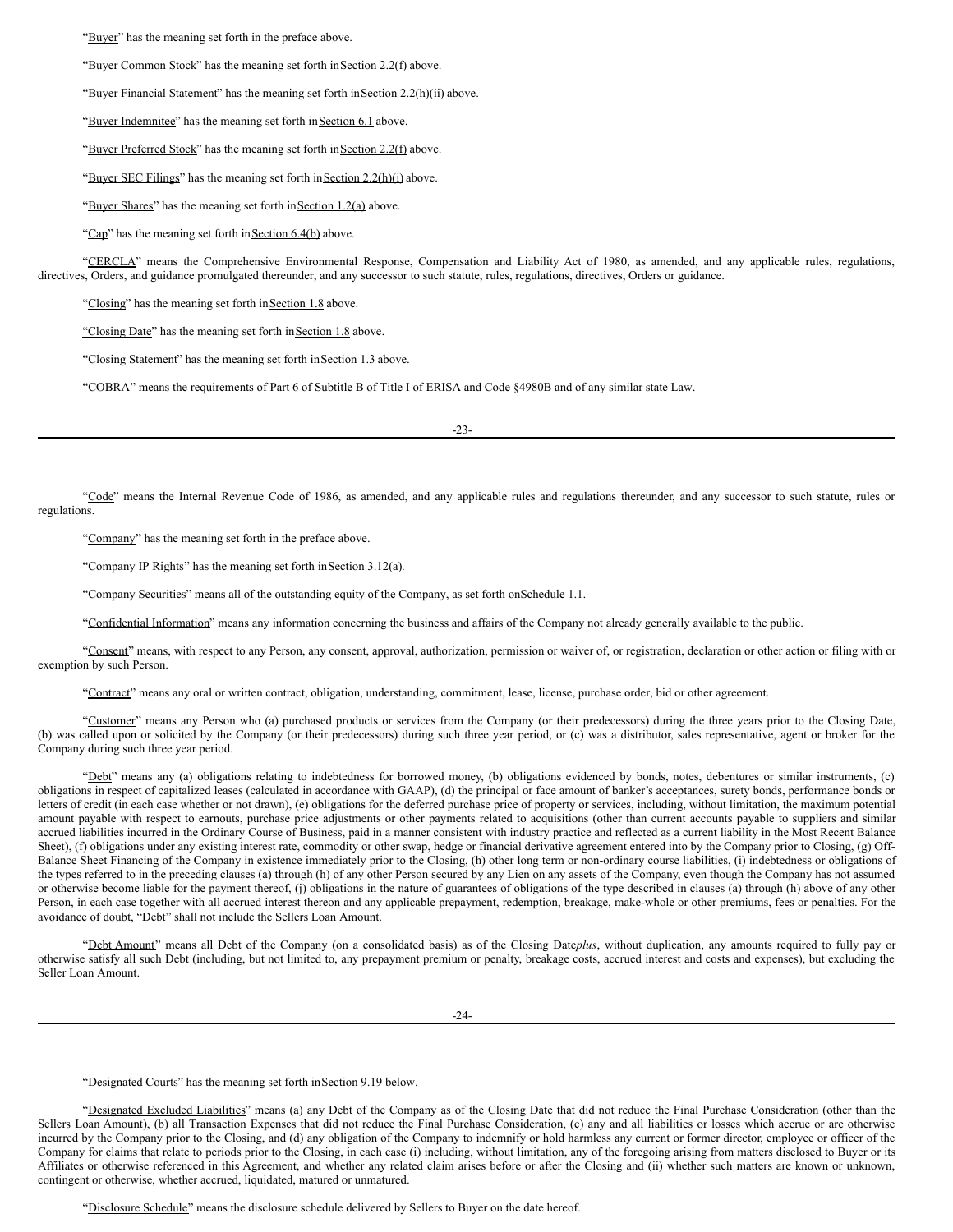"Drug" means a monoclonal antibody targeting alpha5 beta1 integrin currently in development by the Company as of the date hereof.

"Earnout Amount" means, with respect to each Earnout Measurement Period, the amount determined pursuant toSection 1.5 above.

"Earnout Measurement Period" means, with respect to a market, each of the consecutive twelve-month periods beginning on the date when the Company or Buyer, as applicable, first manufactures, sells and distributes the Drug in such market, ending on the date that the Drug loses both (a) patent protection and (b) the regulatory exclusivity described in Section 1.5; provided, that in the event that the last Earnout Measurement Period ends prior to the full twelve months of such Earnout Measurement Period, any Net Sales payable for such Earnout Measurement Period shall be calculated pursuant to Section 1.5 based on the Net Sales actually received at the time immediately prior to the end of such Earnout Measurement Period and not on an annualized basis.

"Earnout Objections Statement" has the meaning specified in Section 1.6 above.

"Earnout Report" has the meaning specified in Section 1.6 above.

"Employee Benefit Plan" means any (a) qualified or nonqualified Employee Pension Benefit Plan or deferred compensation or retirement plan, fund, program, or arrangement, (b) Employee Welfare Benefit Plan, (c) "employee benefit plan" (as such term is defined in ERISA §3(3)), (d) equity-based plan, program, or arrangement (including any stock option, stock purchase, stock ownership, stock appreciation, phantom stock, or restricted stock plan) or (e) other retirement, severance, bonus, profitsharing, incentive, health, medical, surgical, hospital, indemnity, welfare, sickness, accident, disability, death, apprenticeship, training, day care, scholarship, tuition reimbursement, education, adoption assistance, prepaid legal services, termination, unemployment, vacation or other paid time off, change in control, or other similar plan, fund, program, or arrangement, whether written or unwritten, that is sponsored, maintained, or contributed to, or required to be maintained or contributed to, by the Company or any ERISA Affiliate for the benefit of any present or former officers, employees, agents, directors, consultants, or independent contractors of the Company or an ERISA Affiliate.

 $-25-$ 

"Employee Pension Benefit Plan" has the meaning set forth in ERISA §3(2).

"Employee Welfare Benefit Plan" has the meaning set forth in ERISA §3(1).

"Employment Offer Letters" means those certain Employment Offer Letters dated as of the date hereof between Buyer and each of the Key Executives, substantially in the form attached hereto as Exhibit A.

## "Enterprise Value" means \$3,750,000.

"Environmental, Health, and Safety Requirements" means all Laws and Orders concerning public health and safety, worker and occupational health and safety, natural resources and pollution or protection of the environment, including all those relating to the presence, use, production, generation, handling, transportation, treatment, storage, disposal, distribution, labeling, testing, processing, discharge, release, threatened release, control, or cleanup of any Hazardous Substances, materials, or wastes, chemical substances, or mixtures, pesticides, pollutants, contaminants, toxic chemicals, petroleum products or byproducts, fuel oil products and byproducts, mold, asbestos, polychlorinated biphenyls, noise, or radiation.

"ERISA" means the Employee Retirement Income Security Act of 1974, as amended.

"ERISA Affiliate" means any Person that, together with the Company, would be treated as a single employer under Section 414 of the Code or Section 4001 of ERISA and the regulations thereunder.

"FDA" means the Food and Drug Administration.

"Fiduciary" has the meaning set forth in ERISA §3(21).

"Final Purchase Consideration" means the number of Buyer Shares issued to Sellers at the Closing calculated as follows: the Enterprise Value, (A)*minus* the sum of the Debt Amount *plus* the Transaction Expenses Amount, in each case as set forth in the Closing Statement, (B)*divided* by \$1.15.

"Fundamental Representations" has the meaning set forth in Section 6.3 above.

"Financial Statements" has the meaning set forth in Section 3.7(a) above.

"GAAP" means generally accepted accounting principles in effect from time to time in the United States as set forth in pronouncements of the Financial Accounting Standards Board (and its predecessors) and the American Institute of Certified Public Accountants.

-26-

"Governmental Body" means any foreign or domestic federal, state or local government or quasi-governmental authority or any department, agency, subdivision, court or other tribunal of any of the foregoing.

"Hazardous Substances" means (a) petroleum or petroleum products, flammable materials, explosives, radioactive materials, radon gas, lead-based paint, asbestos in any form, urea formaldehyde foam insulation, polychlorinated biphenyls (PCBs), transformers or other equipment that contain dielectric fluid containing PCBs and toxic mold or fungus of any kind or species, (b) any chemicals or other materials or substances which are defined as or included in the definition of "hazardous substances," "hazardous wastes," "hazardous materials," "toxic substances," "toxic pollutants," "contaminants," "pollutants," or words of similar import under any applicable Environmental, Health, and Safety Requirements, and (c) any other chemical, material or substance exposure to which is prohibited, limited or regulated under any applicableEnvironmental, Health, and Safety Requirements.

"Improvements" means all buildings, structures, fixtures, building systems and equipment, and all components thereof (including the roof, foundation and structural elements), included in the Real Property.

"Indemnified Party" has the meaning set forth in Section 6.6(a) above.

"Indemnifying Party" has the meaning set forth in Section 6.6(a) above.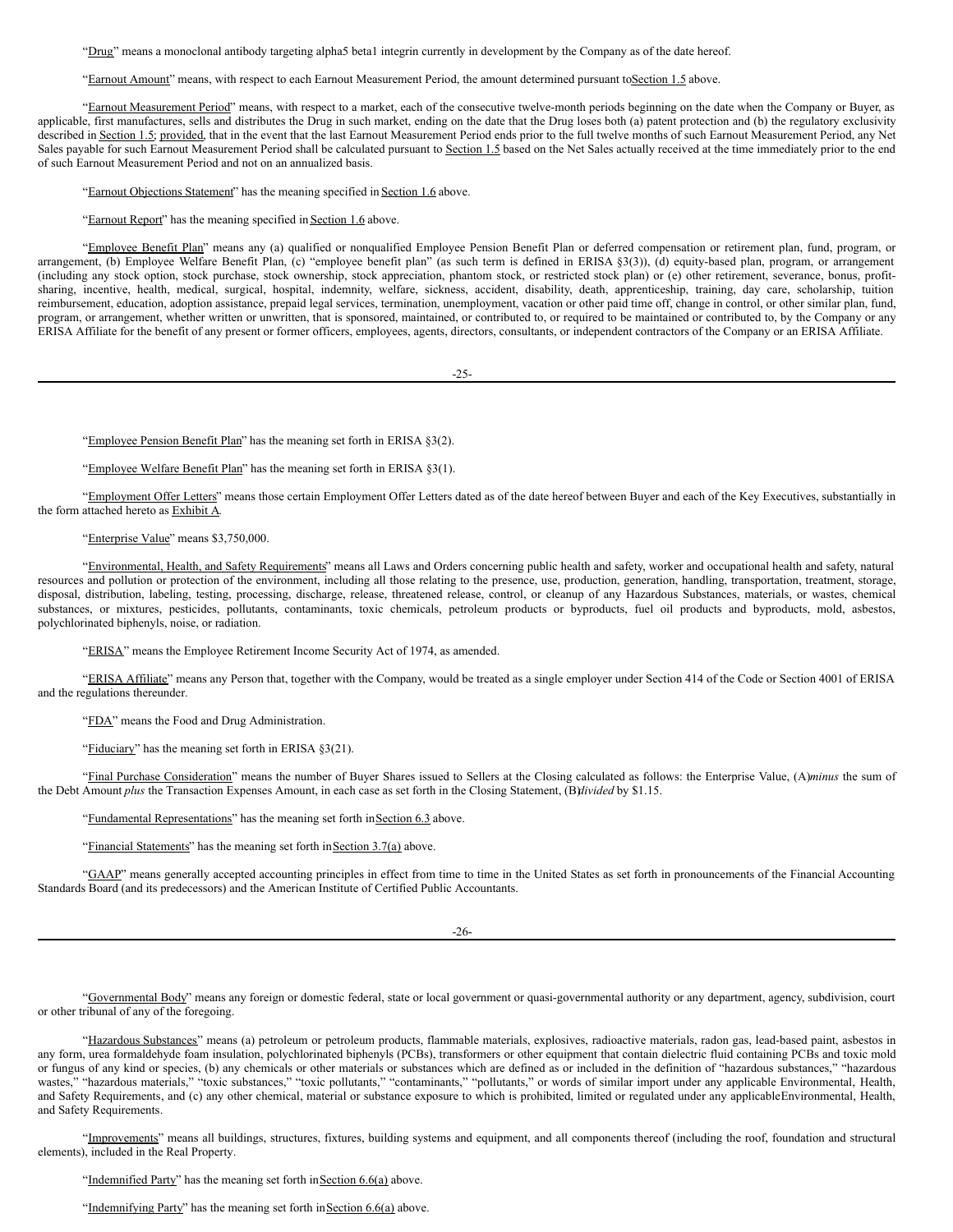"Intellectual Property" means all of the following in any jurisdiction throughout the world: (a) all inventions (whether patentable or unpatentable and whether or not reduced to practice), all improvements thereto, and all patents, patent applications, and patent disclosures, together with all reissuances, continuations, continuations-in-part, divisions, extensions, and reexaminations thereof, as well as patent term extensions and supplementary protection certificates based thereon, (b) all trademarks, service marks, trade dress, logos, slogans, trade names, corporate and business names, Internet domain names, and rights in telephone numbers, together with all translations, adaptations, derivations, and combinations thereof and including all goodwill associated therewith, and all applications, registrations, and renewals in connection therewith, (c) all copyrightable works, all copyrights, and all applications, registrations, and renewals in connection therewith, (d) all mask works and all applications, registrations, and renewals in connection therewith, (e) all trade secrets and confidential business information (including ideas, research and development, know-how, formulas, compositions, manufacturing and production processes and techniques, technical data and information, designs, drawings, specifications, customer and supplier lists, pricing and cost information, and business and marketing plans and proposals), (f) all Software, (g) all material advertising and promotional materials, (h) all other proprietary rights, and (i) all copies and tangible embodiments thereof (in whatever form or medium).

"Intellectual Property Licenses" means any Contract pursuant to which the Company uses Intellectual Property which is not owned by the Company or pursuant to which the Company grants any other Person the right to use any Intellectual Property owned by the Company.

"Key Executives" means, collectively, Graeme Currie, Michael Leviten, and Lisa Ryner.

-27-

"Knowledge" means (a) in the case of an individual, the actual or constructive knowledge of such individual, upon reasonable inquiry, (b) in the case of the Company, the actual knowledge of each Seller, and each Key Executive, in each case upon reasonable inquiry, and (c) in the case of Buyer, the actual knowledge of Tiago Reis Marques and Mathew Lazarus, in each case, upon reasonable inquiry.

"Law" means any foreign or domestic federal, state or local law, statute, code, ordinance, regulation, rule, consent agreement, constitution or treaty of any Governmental Body, including common law.

"Leased Real Property" means all leasehold or subleasehold estates and other rights to use or occupy any land, buildings, structures, improvements, fixtures or other interest in real property held by the Company.

"Leases" means all written or oral leases, subleases, licenses, concessions and other agreements, including all amendments, extensions, renewals, guaranties, and other agreements with respect thereto, pursuant to which the Company holds any Leased Real Property.

"Lien" means any lien (including liens of landlords, carriers, warehousemen, workmen, repairmen, mechanics, materialmen and similar liens, whether or not arising in the Ordinary Course of Business and whether or not incurred in connection with the borrowing of money), mortgage, pledge, encumbrance, charge, security interest, adverse claim, liability, interest, charge, preference, priority, proxy, transfer restriction (other than restrictions under the Securities Act and state securities laws), encroachment, Tax, order, community property interest, equitable interest, option, warrant, right of first refusal, easement, profit, license, servitude, right of way, covenant or zoning restriction.

"Material Adverse Effect" or "Material Adverse Change" means any event, change, development, or effect that, individually or in the aggregate, will or could reasonably be expected to have a materially adverse effect on (a) the business, operations, assets (including intangible assets), liabilities, prospects, operating results, value, employee, customer or supplier relations, or financial condition of the Company or (b) the ability of the Company or Sellers to consummate timely the transactions contemplated by this Agreement.

"Material Contracts" means, collectively, the Contracts required to be listed inSection 3.13(a) of the Disclosure Schedule, the Leases, and the Intellectual Property Licenses.

"Most Recent Balance Sheet" means the balance sheet contained within the Most Recent Financial Statements.

"Most Recent Financial Statements" has the meaning set forth in Section 3.7(a) above.

"Most Recent Fiscal Month End" has the meaning set forth in Section 3.7(a) above.

"Most Recent Fiscal Year End" has the meaning set forth in Section 3.7(a) above.

"Multiemployer Plan" has the meaning set forth in ERISA §3(37).

-28-

"Net Sales" means the amounts received by Buyer or any of its Affiliates and sublicensees from the commercial use of the Drug, or the commercial sale of the Drug, from non-affiliated third parties in arm's length transactions, *minus*, to the extent such deductions or allowances can be documented by Buyer: (i) shipping costs (including freight, postage, handling and standard transportation charges such as insurance and packing and distribution charges), (ii) allowances or credits because of returned, rejected or recalled Drug products as actually allowed, (iii) other discounts, credits and allowances including normal and customary quantity discounts, cash discounts (including discounts for prompt payment), and customary trade promotional allowances and credits (including adjustments such as those granted on account of co-pay reduction programs, price adjustments, billing errors, damaged goods, rebates, chargeback rebates, fees, reimbursements or similar payments granted or given to wholesalers or other distributors, buying groups, healthcare insurance carriers, group purchasing organizations, managed health care organizations, wholesalers, pharmacy benefit management or similar organizations, federal, state/provincial, local and other Governmental Bodies, including their trade customers or other institutions), and discounts mandated by or granted in response to Law, retroactive price reductions or rebates paid or credited to any Governmental Body or third party payor, administrator or contractee, including in respect of any government subsidized program (including, without limitation, Medicare and Medicaid rebates), and (iv) Taxes including import, export, use, excise and sales Taxes, tariffs and duties (including customs duties) and other governmental charges imposed on the importation, use or sale of the Drug (including without limitation, value-added and withholding Taxes). For the avoidance of doubt, Net Sales shall exclude (a) any gains or losses from the collection of the proceeds of any insurance policies or settlements, (b) any restoration to income of any contingency reserve, except to the extent that provision for such reserve was made out of income accrued during any Earnout Measurement Period, (c) any income or gain or loss during such period from (i) any prior period adjustments resulting from any change in accounting principles in accordance with GAAP or (ii) any discontinued operations of Buyer or its Affiliates (including the Company) or disposition thereof, and (d) any gains or losses resulting from the retirement or extinguishment of Debt or the acquisition or disposition of any securities.

"Off-Balance Sheet Financing" means (a) any liability of the Company under any sale and leaseback transactions which does not create a liability on the consolidated balance sheet of the Company and (b) any liability of the Company under any synthetic lease, Tax retention operating lease, off-balance sheet loan or similar off-balance sheet financing product where the transaction is considered indebtedness for borrowed money for federal income Tax purposes but is classified as an operating lease in accordance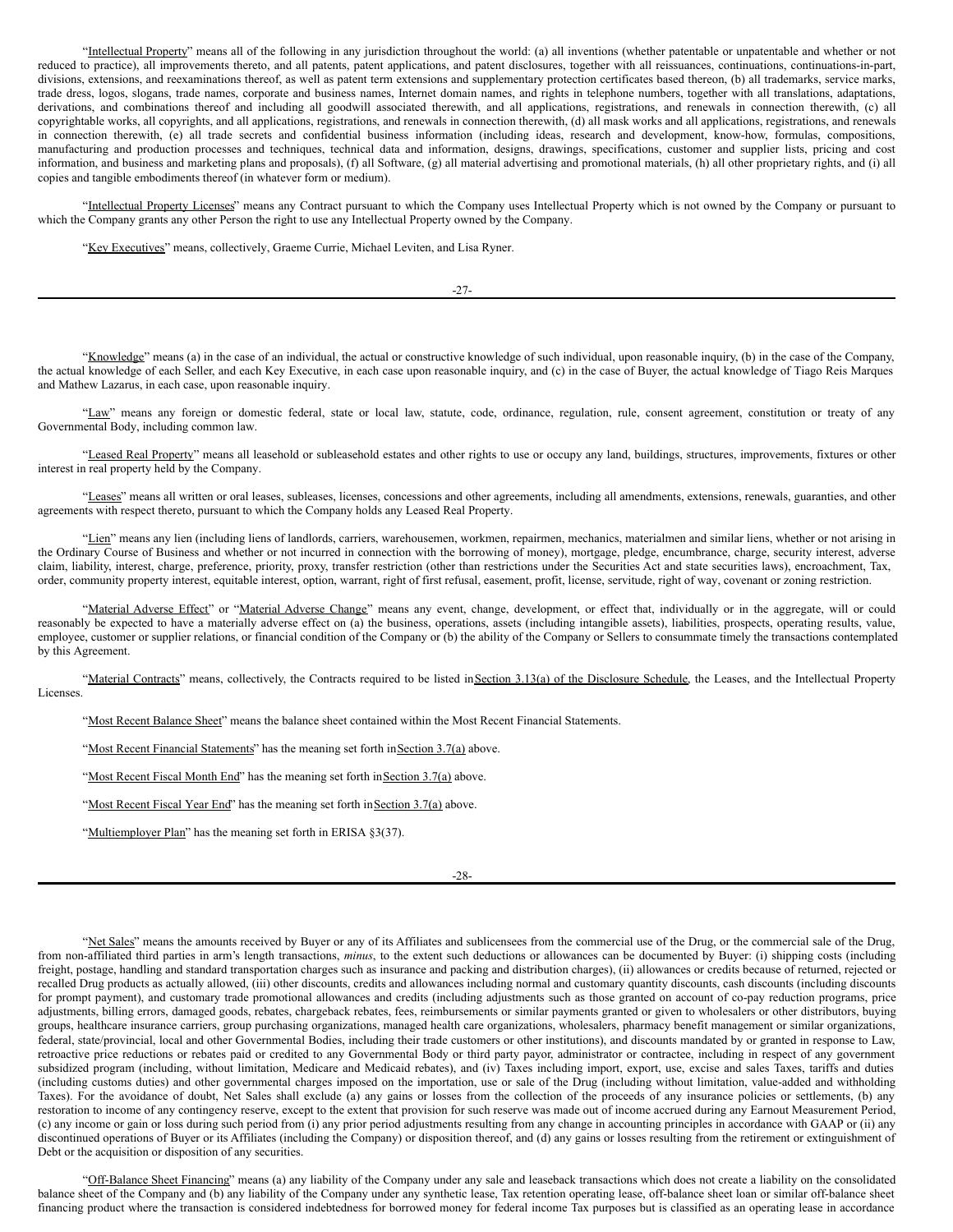with GAAP for financial reporting purposes.

"Order" means any order, award, decision, injunction, judgment, ruling, decree, charge, writ, subpoena or verdict entered, issued, made or rendered by any Governmental Body or arbitrator.

"Ordinary Course of Business" means the ordinary course of business consistent with past custom and practice (including with respect to quantity and frequency).

"Organizational Documents" means (a) any certificate or articles of incorporation, bylaws, certificate or articles of formation, operating agreement, stockholders' agreement, limited liability company agreement, voting agreement, right of co-sale and right of first refusal agreement, or partnership agreement, (b) any documents comparable to those described in clause (a) as may be applicable pursuant to any Law and (c) any amendment or modification to any of the foregoing.

-29-

"Owned Real Property" means all the real property with respect to which the Company has fee simple title.

"Party" has the meaning set forth in the preface above.

"Permit" means any license, import license, export license, franchise, Consent, permit, certificate, certificate of occupancy or Order issued by any Person.

"Permitted Lien" means any (a) liens for Taxes (i) not yet due or payable or (ii) that the Company is contesting in good faith through appropriate Proceedings in a timely manner for which adequate reserves have been established and shown on the Most Recent Balance Sheet, (b) restrictions, easements, covenants, reservations, rights of way or other similar matters of title to the Leased Real Property of record, and (c) zoning ordinances, restrictions, prohibitions and other requirements imposed by any Governmental Body, all of which do not materially interfere with the conduct of the business of the Company.

"Person" means any individual, corporation, partnership, limited liability company, firm, joint venture, association, joint-stock company, trust, unincorporated organization, Governmental Body or other entity.

"Pre-Closing Taxes" has the meaning set forth inSection 7.3 above.

"Proceeding" means any action, audit, proceeding, hearing, charge, complaint, claim, demand, lawsuit, litigation, investigation or arbitration (in each case, whether civil, criminal or administrative) brought before any Person pending by or before any Governmental Body or arbitrator.

"Prohibited Transaction" has the meaning set forth in ERISA §406 and Code §4975.

"Pro Rata Percentage" has the meaning set forth in Section 1.2(a) above.

"Purchase Consideration" has the meaning set forth in Section 1.2 above.

"Real Property" means the Leased Real Property and the Owned Property.

"Registration Statement" has the meaning set forth in Section 4.10 above.

"Released Claims" has the meaning set forth inSection 4.8 above.

"Released Parties" has the meaning set forth inSection 4.8 above.

"Releasors" has the meaning set forth in Section 4.8 above.

"Representative" has the meaning set forth in the preface above.

-30-

"Restricted Business" means any business and operations (including research, discovery, development, production, distribution, and sale of treatments) primarily related to, involving or otherwise utilizing a monoclonal antibody targeting alpha5 beta1 integrin for central nervous system disorders.

"Restricted Period" means a period of five years following the Closing.

"SEC" means the U.S. Securities and Exchange Commission.

"Securities Act" means the Securities Act of 1933, as amended, and any applicable rules and regulations thereunder, and any successor to such statute, rules or regulations.

"Securities Exchange Act" means the Securities Exchange Act of 1934, as amended, and any applicable rules and regulations thereunder, and any successor to such statute, rules or regulations.

"Seller" or "Sellers" has the meaning set forth in the preface above.

"Seller Indemnitees" has the meaning set forth in Section 6.2 above.

"Seller Loan Amount" has the meaning set forth in Section 1.9 above.

"Straddle Period Returns" has the meaning set forth in Section 7.3 above.

"Straddle Statement" has the meaning set forth in Section 7.3 above.

"Software" means computer software programs (and all enhancements, versions, releases, and updates thereto), including software compilations, software tool sets, compilers, higher level or "proprietary" languages and all related programming and user documentation, whether in source code, object code or human readable form, or any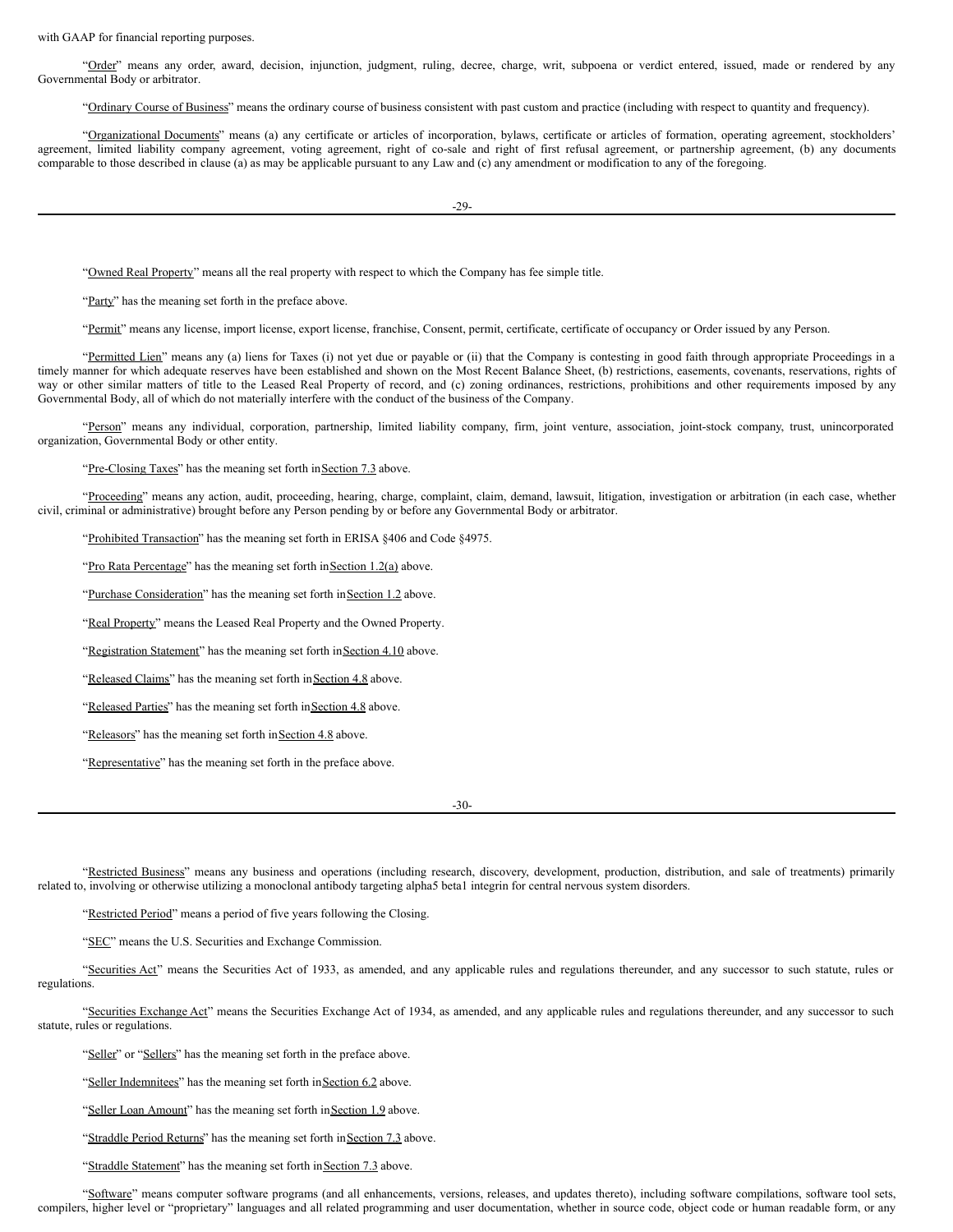translation or modification thereof that substantially preserves its original identity.

"Subsidiary" means, with respect to any Person, any corporation, limited liability company, partnership, association, or other business entity of which (a) if a corporation, a majority of the total voting power of shares of stock entitled (without regard to the occurrence of any contingency) to vote in the election of directors, managers, or trustees thereof is at the time owned or controlled, directly or indirectly, by that Person or one or more of the other Subsidiaries of that Person or a combination thereof or (b) if a limited liability company, partnership, association, or other business entity (other than a corporation), a majority of partnership or other similar ownership or equity interest thereof is at the time owned or controlled, directly or indirectly, by that Person or one or more Subsidiaries of that Person or a combination thereof and for this purpose, a Person or Persons owns a majority ownership or equity interest in such a business entity (other than a corporation) if such Person or Persons shall be allocated a majority of such business entity's gains or losses or shall be or control any manager, management board, managing director or general partner of such business entity (other than a corporation). The term "Subsidiary" shall include all Subsidiaries of such Subsidiary.

"Tax" or "Taxes" means any federal, state, local and foreign net income, alternative or add-on minimum, estimated, gross income, gross receipts, sales, use, ad valorem, value added, transfer, franchise, capital profits, lease, service, license, withholding, payroll, employment, excise, severance, stamp, occupation, premium, property, abandoned property or escheat, environmental or windfall profit tax, customs duty or other tax, governmental fee or other like assessment or charge (and any liability incurred or borne by virtue of the application of Treasury Regulation Section 1.1502-6 (or any similar or corresponding provision of state, local or foreign Law), as a transferee or successor, by contract or otherwise), together with all interest, penalties, additions to tax and additional amounts with respect thereto.

"Tax Return" means any return, declaration, report, claim for refund, or information return or statement relating to Taxes, including any schedule or attachment thereto, and including any amendment thereof.

"Third Party Claim" has the meaning set forth inSection 6.6(a) above.

"Threshold" has the meaning set forth in Section 6.4(a) above.

"Transaction Expenses" means any and all (a) legal, accounting, tax, financial advisory, environmental consultants and other professional or transaction related costs, fees and expenses incurred by the Company in connection with this Agreement or in investigating, pursuing or completing the transactions contemplated hereby (including any amounts owed to any consultants, auditors, accountants, attorneys, brokers or investment bankers), (b) payments, bonuses or severance which become due or are otherwise required to be made as a result of or in connection with the Closing or as a result of any change of control or other similar provisions, and (c) payroll, employment or other Taxes, if any, required to be paid by Buyer (on behalf of the Company) or the Company with respect to the amounts payable pursuant to this Agreement, the amounts described in clause (a) and (b), or the forgiveness of any loans or other obligations owed by Sellers or Company employees in connection with the transactions contemplated by this Agreement. "Transaction Expenses Amount" means an amount equal to all Transaction Expenses that have not been paid prior to the Closing Date, whether or not the Company or Sellers, as applicable, have been billed for such expenses.

"Transfer Agent" means Vstock Transfer LLC.

"Warrants" has the meaning set forth in Section 1.2(b) above.

# **ARTICLE 9**

#### **MISCELLANEOUS**

9.1 Press Releases and Public Announcements Neither the Representative nor any Seller shall issue any press release or make any public announcement relating to the subject matter of this Agreement without the prior written approval of Buyer; provided, however, that any Party may make any public disclosure it believes in good faith is required by applicable Law (in which case the disclosing Party will use its reasonable best efforts to advise the other Parties prior to making the disclosure).

-32-

9.2 No Third-Party Beneficiaries. This Agreement shall not confer any rights or remedies upon any Person other than the Parties and their respective successors and permitted assigns.

9.3 Entire Agreement. This Agreement (including the documents referred to herein) constitutes the entire agreement among the Parties and supersedes any prior understandings, agreements, or representations by or among the Parties, written or oral, to the extent they relate in any way to the subject matter hereof.

9.4 Succession and Assignment. This Agreement shall be binding upon and inure to the benefit of the Parties named herein and their respective successors and permitted assigns. No Party may assign either this Agreement or any of its rights, interests, or obligations hereunder without the prior written approval of Buyer and the Representative; provided, however, that Buyer may (a) assign any or all of its rights and interests hereunder to one or more of its Affiliates and designate one or more of its Affiliates to perform its obligations hereunder (in any or all of which cases Buyer nonetheless shall remain responsible for the performance of all of its obligations hereunder), (b) assign its rights under this Agreement for collateral security purposes to any lenders providing financing to Buyer or any of its Subsidiaries or Affiliates or (c) assign its rights under this Agreement to any Person that acquires the Company or any of its assets.

9.5 Counterparts. This Agreement may be executed in one or more counterparts (including by means of electronic mail), each of which shall be deemed an original but all of which together will constitute one and the same instrument.

9.6 Headings. The section headings contained in this Agreement are inserted for convenience only and shall not affect in any way the meaning or interpretation of this Agreement.

9.7 Notices. All notices, requests, demands, claims, and other communications hereunder will be in writing. Any notice, request, demand, claim, or other communication hereunder shall be deemed duly given (a) when delivered personally to the recipient, (b) when sent by electronic mail, on the date of transmission to such recipient, (c) one Business Day after being sent to the recipient by reputable overnight courier service (charges prepaid), or (d) four Business Days after being mailed to the recipient by certified or registered mail, return receipt requested and postage prepaid, and addressed to the intended recipient as set forth below: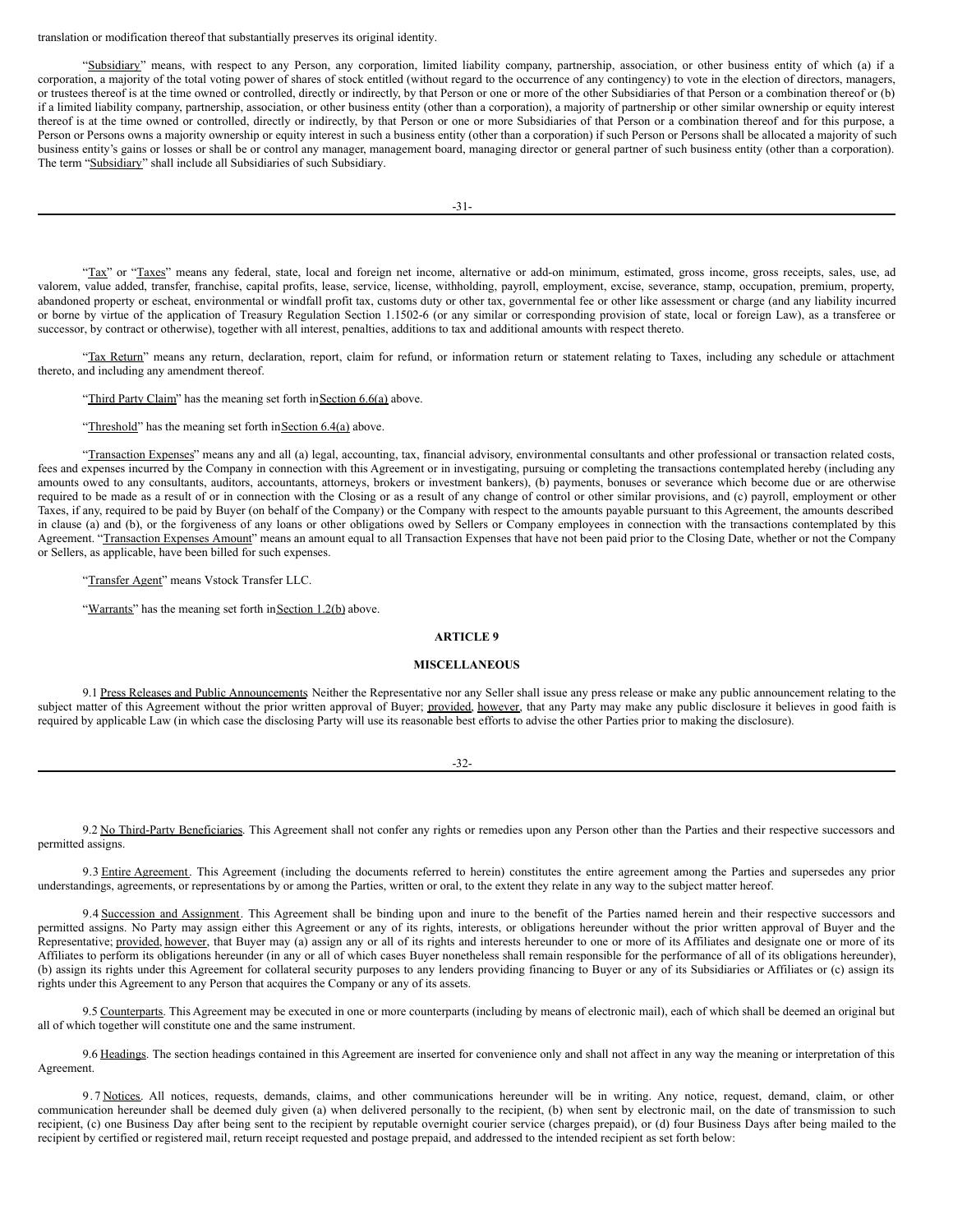| If to Sellers or the Representative: | PD Joint Holdings, LLC Series 2016-A or Paul B. Manning<br>c/o Tiger Lily Capital, LLC<br>200 Garrett Street, Suite O<br>Charlottesville, Virginia 22902<br>Attention: Legal Department<br>Email: legal@pbmcap.com |
|--------------------------------------|--------------------------------------------------------------------------------------------------------------------------------------------------------------------------------------------------------------------|
| If to Buyer:                         | c/o Pasithea Therapeutics Corp.<br>1111 Lincoln Road, Suite 500<br>Miami Beach, Florida<br>Attention: Tiago Reis Marques<br>Email: tiago@pasithea.com                                                              |
| Copy to:                             | McDermott Will & Emery LLP<br>One Vanderbilt Avenue<br>New York, NY 10017<br>Attention: Robert Cohen<br>Email: $rcohen@mwe.com$                                                                                    |

Any Party may change the address to which notices, requests, demands, claims, and other communications hereunder are to be delivered by giving the other Parties notice in the manner herein set forth.

| _<br>--<br>I<br>I<br>I<br>$\sim$<br>×<br>v |
|--------------------------------------------|
|--------------------------------------------|

9.8 Governing Law. This Agreement and any claim, controversy or dispute arising out of or related to this Agreement, any of the transactions contemplated hereby, the relationship of the parties, and/or the interpretation and enforcement of the rights and duties of the parties, whether arising in contract, tort, equity or otherwise, shall be governed by and construed in accordance with the domestic Laws of the State of Delaware (including in respect of the statute of limitations or other limitations period applicable to any such claim, controversy or dispute), without giving effect to any choice or conflict of Law provision or rule (whether of the State of Delaware or any other jurisdiction) that would cause the application of the Laws of any jurisdiction other than the State of Delaware.

9.9 Amendments and Waivers. No amendment of any provision of this Agreement shall be valid unless the same shall be in writing and signed by Buyer and the Representative. No waiver by any Party of any provision of this Agreement or any default, misrepresentation, or breach of warranty or covenant hereunder, whether intentional or not, shall be valid unless the same shall be in writing and signed by the Party making such waiver nor shall such waiver be deemed to extend to any prior or subsequent default, misrepresentation, or breach of warranty or covenant hereunder or affect in any way any rights arising by virtue of any prior or subsequent such occurrence.

9.10 Injunctive Relief. Sellers and the Representative hereby agree that, in the event of breach of this Agreement, damages would be difficult, if not impossible, to ascertain, that irreparable damage would occur in the event that any of the provisions of this Agreement were not performed in accordance with their specific terms or were otherwise breached, and that the character, periods and geographical area and the scope of the restrictions on Sellers' activities in Section 4.5 are fair and reasonably required for the protection of Buyer and its Affiliates (including the Company). It is accordingly agreed that, in addition to and without limiting any other remedy or right it may have, Buyer shall be entitled to an injunction or other equitable relief in any court of competent jurisdiction, without any necessity of proving damages or any requirement for the posting of a bond or other security, enjoining any such breach (including a breach of Sections 4.5 and 4.9), and enforcing specifically the terms and provisions. Sellers and the Representative hereby waive any and all defenses they may have on the ground of lack of jurisdiction or competence of the court to grant such an injunction or other equitable relief.

9.11 Severability. Any term or provision of this Agreement that is invalid or unenforceable in any situation in any jurisdiction shall not affect the validity or enforceability of the remaining terms and provisions hereof or the validity or enforceability of the offending term or provision in any other situation or in any other jurisdiction.

9.12 Expenses. Except as otherwise expressly provided in this Agreement, each Party will bear its own costs and expenses (including legal fees and expenses) incurred in connection with the negotiation, drafting and execution of, and performance under, this Agreement and the transactions contemplated hereby.

-34-

9.13 Construction. The Parties have participated jointly in the negotiation and drafting of this Agreement. In the event an ambiguity or question of intent or interpretation arises, this Agreement shall be construed as if drafted collectively by the Parties and no presumption or burden of proof shall arise favoring or disfavoring any Party by virtue of the authorship of any of the provisions of this Agreement. Any reference to any Law shall be deemed also to refer to all rules and regulations promulgated thereunder, unless the context requires otherwise. The word "including" shall mean "including without limitation" and the word "or" shall mean "and/or."

9.14 Incorporation of Exhibits and Disclosure Schedule. The Exhibits, Disclosure Schedule and other Schedules identified in this Agreement are incorporated herein by reference and made a part hereof.

9.15 Confidentiality. The Representative and each Seller shall treat and hold as confidential all of the terms and conditions of the transactions contemplated by this Agreement and the other Ancillary Agreements, including the Purchase Consideration and each of its components; provided, however, that the Representative or any Seller may disclose such information to its legal counsel, accountants, financial planners and/or other advisors on an as-needed basis so long as any such Person is bound by a confidentiality obligation with respect thereto.

# 9.16 Representative.

(a) Each Seller hereby appoints the Representative for and on behalf of Sellers to give and receive notices and communications in connection with this Agreement and the transactions contemplated hereby, to authorize and agree to adjustments to the Purchase Consideration and Earnout Amount under Article 1 and other applicable provisions of this Agreement, to authorize distribution of the Purchase Consideration (including the Earnout Amount), to take all actions on behalf of Sellers pursuant to this Agreement and any Ancillary Agreement to which such Seller is a party, and to take all actions necessary or appropriate in the judgment of the Representative for the accomplishment of the foregoing. More specifically, the Representative shall have the authority to make all decisions and determinations and to take all actions (including giving Consents or agreeing to any amendments to this Agreement or any Ancillary Agreement to which it is a party or to the termination hereof or thereof) required or permitted hereunder on behalf of each such Seller, and any such action, decision or determination so made or taken shall be deemed the action, decision or determination of each such Seller, and any notice, communication, document, certificate or information required (other than any notice required by Law or under the Company's Organizational Documents) to be given to any Seller hereunder or pursuant to any Ancillary Agreement shall be deemed so given if given to the Representative. Without limiting the generality of the foregoing, the Representative shall be authorized, in connection with the Closing, to execute all certificates, documents and agreements on behalf of and in the name of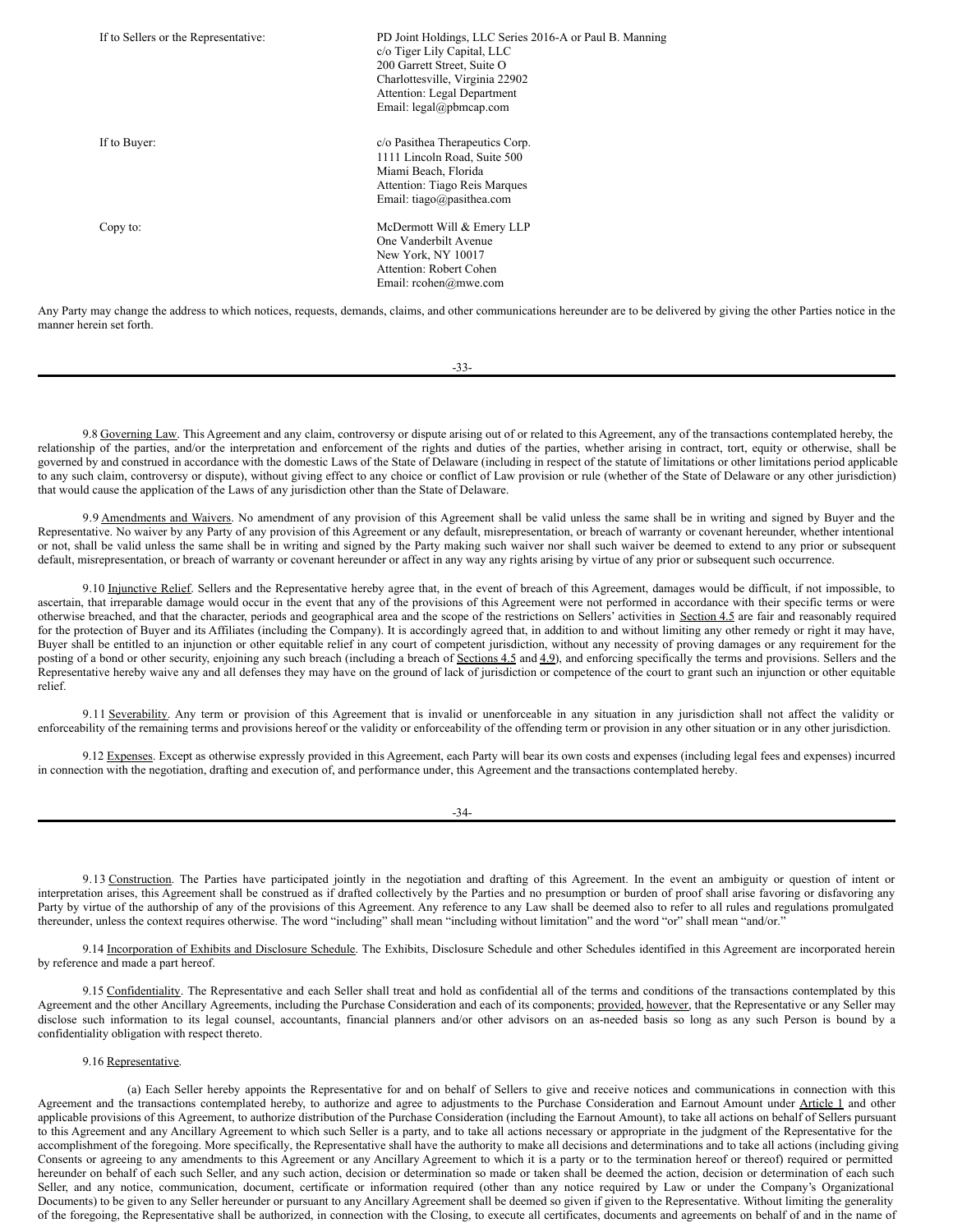Sellers necessary to effectuate the Closing and related transactions. The Representative shall be authorized to take all actions on behalf of Sellers in connection with any claims made under Articles 6 or 7 of this Agreement, to defend or settle such claims, and to make payments in respect of such claims on behalf of Sellers. Sellers may remove or replace the Representative by a vote of holders that own a majority of the Company Securities immediately prior to the Closing upon not less than ten (10) Business Days' prior written notice to Buyer. No bond will be required of the Representative, and the Representative will receive no compensation for its services. Notices or communications to or from the Representative will constitute notice to or from each of Sellers.

(b) The Representative will not be liable for any act done or omitted hereunder as the Representative while acting in good faith and not in a manner constituting gross negligence, criminality, fraud or willful misconduct, and any act done or omitted pursuant to the advice of counsel will be conclusive evidence of such good faith. Sellers will severally indemnify the Representative and hold the Representative harmless against any Adverse Consequences incurred without gross negligence, criminality, fraud or willful misconduct on the part of the Representative and arising out of or in connection with the acceptance or administration of the Representative's duties hereunder.

(c) A decision, act, Consent or instruction of the Representative will constitute a decision of all Sellers and will be final, binding and conclusive upon each such Seller, and Buyer may rely upon any such decision, act, Consent or instruction of the Representative as being the decision, act, Consent or instruction of each such Seller. The Buyer Indemnitees are hereby relieved from any Adverse Consequences to any Person for any acts done by such Buyer Indemnitees in accordance with such decision, act, Consent or instruction of the Representative.

(d) Buyer shall be entitled to deal exclusively with the Representative on all matters relating to this Agreement and shall be entitled to rely conclusively (without further evidence of any kind whatsoever) on any document executed or purported to be executed on behalf of any Seller by the Representative, and on any other action taken or purported to be taken on behalf of any Seller by the Representative, as being fully binding upon such Seller, and no Seller shall have the right to object to, dissent from, protest or otherwise contest the same. No Seller shall institute any Proceeding against the Representative or its Affiliates or representatives alleging that the Representative did not have the authority to act as the Representative on such Seller's behalf, and Buyer shall not be held liable or accountable in any manner for any act or omission of the Representative in such capacity.

(e) The provisions of thisSection 9.16, including the power of attorney granted hereby, are independent and severable, are irrevocable and coupled with an interest, are being granted in part as an inducement to the Parties hereto to enter into this Agreement, and shall not be terminated by any act of any Seller or by operation of Law, whether by death or other event.

9.17 Schedules. Nothing in the schedules hereto shall be deemed adequate to disclose an exception to a representation or warranty made herein unless the schedule identifies the exception with reasonable particularity and describes the relevant facts in reasonable detail. Without limiting the generality of the foregoing, the mere listing (or inclusion of a copy) of a document or other item shall not be deemed adequate to disclose an exception to a representation or warranty made herein (unless the representation or warranty has to do with the existence of the document or other item itself). The Parties intend that each representation, warranty, and covenant contained herein shall have independent legal significance. If any Party has breached any representation, warranty or covenant contained herein in any respect, the fact that there exists another representation, warranty or covenant relating to the same subject matter (regardless of the relative levels of specificity) which the Party has not breached shall not detract from or mitigate the fact that the Party is in breach of the first representation, warranty, or covenant.

$$
-36-
$$

9.18 Waiver of Jury Trial. EACH OF THE PARTIES IRREVOCABLY AND UNCONDITIONALLY WAIVES THEIR RESPECTIVE RIGHTS TO A TRIAL BY JURY OF ANY CLAIM OR CAUSE OF ACTION BASED UPON OR ARISING OUT OR RELATED TO THIS AGREEMENT IN ANY ACTION, PROCEEDING OR OTHER LITIGATION OF ANY TYPE BROUGHT BY ANY OF THE PARTIES AGAINST ANY OTHER PARTY OR ANY AFFILIATE OF ANY OTHER SUCH PARTY, WHETHER WITH RESPECT TO CONTRACT CLAIMS, TORT CLAIMS OR OTHERWISE. THE PARTIES AGREE THAT ANY SUCH CLAIM OR CAUSE OF ACTION SHALL BE TRIED BY A COURT TRIAL WITHOUT A JURY. WITHOUT LIMITING THE FOREGOING, THE PARTIES FURTHER AGREE THAT THEIR RESPECTIVE RIGHT TO A TRIAL BY JURY IS WAIVED BY OPERATION OF THIS SECTION AS TO ANY ACTION, COUNTERCLAIM OR OTHER PROCEEDING WHICH SEEKS, IN WHOLE OR IN PART, TO CHALLENGE THE VALIDITY OR ENFORCEABILITY OF THIS AGREEMENT OR ANY PROVISION HEREOF. THIS WAIVER SHALL APPLY TO ANY SUBSEQUENT AMENDMENTS, RENEWALS, SUPPLEMENTS OR MODIFICATIONS TO THIS AGREEMENT.

9.19 Exclusive Venue. THE PARTIES AGREE THAT ALL DISPUTES, LEGAL ACTIONS, SUITS AND PROCEEDINGS ARISING OUT OF OR RELATING TO THIS AGREEMENT MUST BE BROUGHT EXCLUSIVELY IN A STATE OR FEDERAL DISTRICT COURT LOCATED IN THE STATE OF DELAWARE (COLLECTIVELY THE "DESIGNATED COURTS"). EACH PARTY HEREBY CONSENTS AND SUBMITS TO THE EXCLUSIVE JURISDICTION OF THE DESIGNATED COURTS. NO LEGAL ACTION, SUIT OR PROCEEDING WITH RESPECT TO THIS AGREEMENT MAY BE BROUGHT IN ANY OTHER FORUM. EACH PARTY HEREBY IRREVOCABLY WAIVES ALL CLAIMS OF IMMUNITY FROM JURISDICTION AND ANY OBJECTION WHICH SUCH PARTY MAY NOW OR HEREAFTER HAVE TO THE LAYING OF VENUE OF ANY SUIT, ACTION OR PROCEEDING IN ANY DESIGNATED COURT, INCLUDING ANY RIGHT TO OBJECT ON THE BASIS THAT ANY DISPUTE, ACTION, SUIT OR PROCEEDING BROUGHT IN THE DESIGNATED COURTS HAS BEEN BROUGHT IN AN IMPROPER OR INCONVENIENT FORUM OR VENUE. EACH OF THE PARTIES ALSO AGREES THAT DELIVERY OF ANY PROCESS, SUMMONS, NOTICE OR DOCUMENT TO A PARTY HEREOF IN COMPLIANCE WITH SECTION 9.7 OF THIS AGREEMENT SHALL BE EFFECTIVE SERVICE OF PROCESS FOR ANY ACTION, SUIT OR PROCEEDING IN A DESIGNATED COURT WITH RESPECT TO ANY MATTERS TO WHICH THE PARTIES HAVE SUBMITTED TO JURISDICTION AS SET FORTH ABOVE.

# *[Remainder of Page Intentionally Left Blank]*

IN WITNESS WHEREOF, the Parties hereto have executed this Agreement as of the date first above written.

BUYER:

**Pasithea Therapeutics Corp.**

By: /s/ Tiago Reis Marques Name: Tiago Reis Marques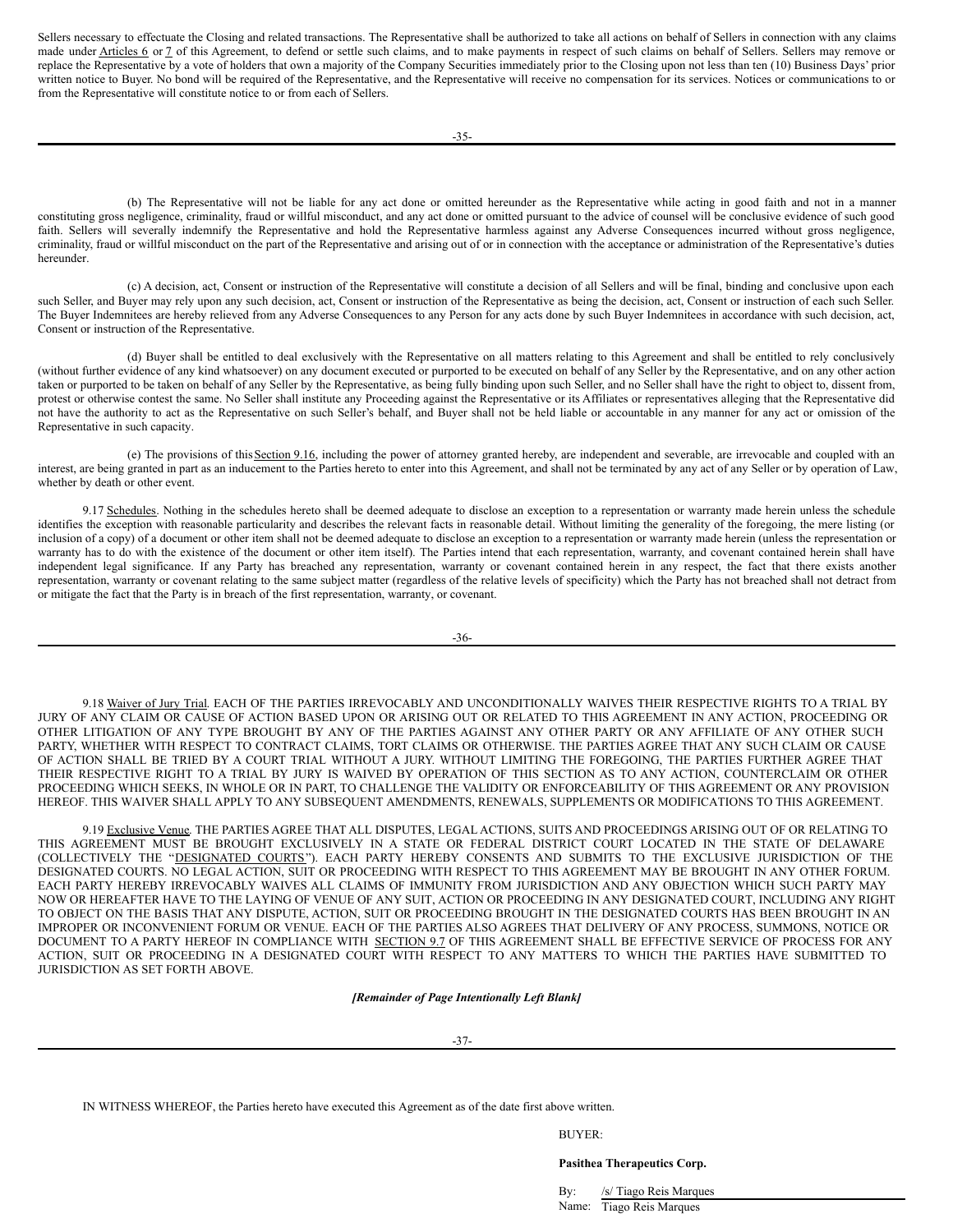Title: Chief Executive Officer

COMPANY:

# **Alpha-5 Integrin, LLC**

By: /s/ Graeme Currie Name: Graeme Currie Title: Chief Executive Officer

SELLERS:

# **PD Joint Holdings, LLC Series 2016-A**

By: Tiger Lily Capital, LLC, its Manager

/s/ Paul B. Manning Name: Paul B. Manning Title: Manager

# /s/ Bradford Manning

Name: Bradford Manning Title: Manager

/s/ Larry Steinman

Name: **Larry Steinman**

# REPRESENTATIVE:

/s/ Paul Manning

Name: Paul Manning

# **Schedule 1.1**

## **Sellers**

|                                      | Pro Rata                  |            |                     |          |
|--------------------------------------|---------------------------|------------|---------------------|----------|
| <b>Seller</b>                        | <b>Company Securities</b> | Percentage | <b>Buver Shares</b> | Warrants |
| PD Joint Holdings, LLC Series 2016-A | 8,000 Common Units        | 80%        | 2.608.696           | 800,000  |
| Larry Steinman                       | 2,000 Common Units        | 20%        | 652.174             | 200,000  |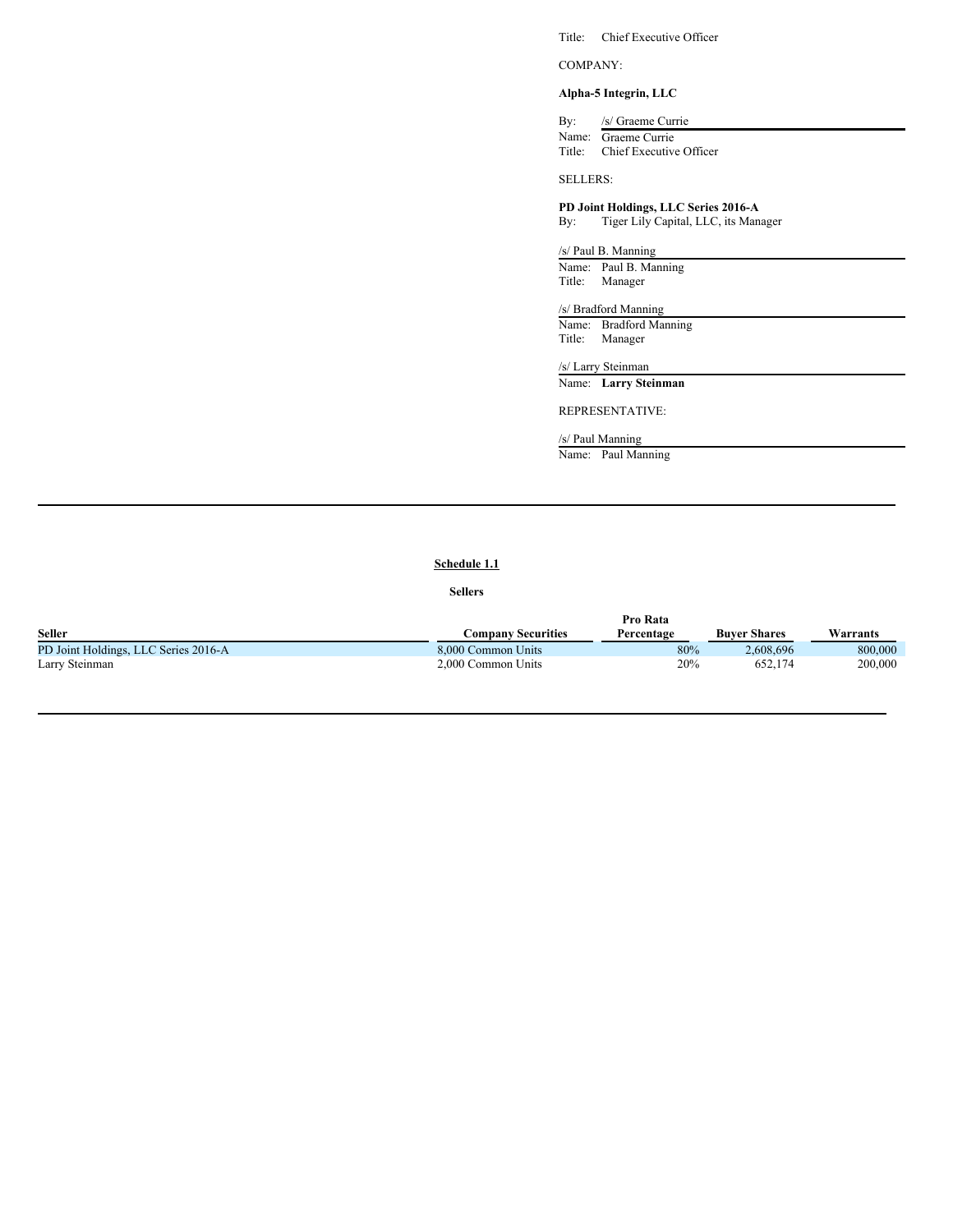<span id="page-23-0"></span>

#### **For Immediate Release**

#### **Pasithea Therapeutics Acquires Alpha-5 Integrin, LLC**

- Alpha-5 is a potentially first-in-class monoclonal antibody for the treatment of amyotrophic lateral sclerosis (ALS) and other neurological diseases -

- Expands pipeline across Pasithea's core therapeutic areas to drive enhanced growth -

- Closing consideration of 3.26 million shares of Pasithea common stock -

- Pasithea to hold a webcast on June 22 at 9 a.m. ET to discuss the transaction -

Miami Beach, FL / June 22, 2022 -- Pasithea Therapeutics Corp. (Nasdaq: KTTA) ("Pasithea" or the "Company"), today announced its acquisition of Alpha-5 integrin, LLC ("Alpha-5"), a privately-held preclinical-stage company developing a monoclonal antibody (mAbs) for the treatment of amyotrophic lateral sclerosis ("ALS") and other neuroinflammatory disorders, such as Multiple Sclerosis ("MS").

Alpha-5's lead therapeutic candidate has a novel mechanism of action with the potential to improve clinical outcomes in patients with ALS, and is supported by post-mortem studies and with reproducible significant improvement in behavior and survival in the SOD1 mice model. The acquisition includes Alpha-5 proprietary antibodies with novel intellectual property and brings to Pasithea a group of seasoned scientists and a state-of-the-art laboratory.

The Company acquired all of the outstanding equity interests in Alpha-5 at an enterprise value for \$3.75 million, payable in 3.26 million shares of Pasithea common stock, valued at \$1.15 per share, an 11% premium to the closing price on June 21, plus 1 million warrants. An entity controlled by Paul B. Manning, Chairman and CEO of PBM Capital, a healthcare-focused investment firm, is Alpha-5's majority owner and, following the transaction, will own approximately 10% of Pasithea common stock. Cassel Salpeter & Co. acted as financial advisor to the Company on this transaction.

"This agreement with Pasithea represents the culmination of years of work by Alpha-5 researchers, successfully leveraging their deep scientific expertise in the integrin space. We believe Pasithea will be well-positioned to apply its capabilities to move this asset forward and make an impact on ALS disease for the benefit of patients," said Paul B. Manning.

"Treatments for ALS are extremely limited. Only two drugs are currently approved, with minimal impact on disease, and the majority of patients progress to death within a few years of symptom onset. The Alpha-5 acquisition is transformative for Pasithea, by adding a new drug with a novel mechanism of action to our pipeline, while preserving our strong cash position. In addition to the Alpha-5 development program, we will also acquire a wet lab and scientific team to develop our existing tolerizing vaccine and complementary program. Our plan is to file an Alpha-5 investigational new drug application (IND) with an orphan drug designation by the end of 2023," stated Dr. Tiago Reis Marques, CEO of Pasithea.

Stanford Professor Larry Steinman, Chairman of the Board and co-founder of Pasithea and a minority owner of Alpha-5 said, "My work has been instrumental for the discovery of natalizumab, an anti-alpha 4 integrin mAb. This was the first drug developed in the class of selective adhesion molecule inhibitors and a potent therapeutic for multiple sclerosis. We believe that alpha-5 integrin antibody can also be transformative in the treatment of other neurological disorders, such as ALS or MS. Post-mortem human studies and preclinical work conducted so far support this therapeutic target and we are excited to move it into clinical trials." Professor Steinman recused himself from the vote to approve the transaction.

# **Transaction Details**

At the closing of the transaction, the Company acquired all of Alpha-5's issued and outstanding equity interests in exchange for 3,260,870 shares of Pasithea common stock plus warrants to acquire an additional 1,000,000 shares at an exercise price of \$1.88 per share for a period of five years. The number of shares was calculated by dividing a \$3.75 million enterprise value by \$1.15 per share of Pasithea Common Stock, an 11% premium to the closing price on June 21. There are potential future earnouts based on net sales. There will be no post-closing adjustments for cash and working capital.

To further discuss the transaction, Pasithea´s management will host a webcast as follows:

Date: June 22, 2022 Time: 9 a.m. ET URL: https://event.choruscall.com/mediaframe/webcast.html?webcastid=aph1RpCR

The webcast will be accessible on the Investors section of the website, www.ir.pasithea.com, and will be archived for 90 days following the event.

#### **About Pasithea Therapeutics Corp.**

Pasithea Therapeutics Corporation is a U.S. biotechnology company focused on the research and discovery of new and effective treatments for psychiatric and neurological disorders. With an experienced team of experts in the fields of neuroscience and psychopharmacology, Pasithea is developing new molecular entities for the treatment of psychiatric and neurological disorders. Pasithea is also focused on addressing the needs of patients currently suffering with mental illness by providing access to IV ketamine infusions both in clinics and in-home settings.

## **About Amyotrophic Lateral Sclerosis**

ALS is a progressive neurodegenerative disease that affects nerve cells in the brain and spinal cord, causing loss of muscle control. It most commonly affects people between the ages of 40 and 70, with an average age of 55 at the time of diagnosis. It affects as many as 30,000 patients in the United States, with 5,000 new cases diagnosed each year. The average life expectancy after diagnosis is two to five years, but some patients may live for years or even decades. While 5-10% of cases are hereditary (familial ALS), the large majority of cases (90-95%) are not hereditary (Sporadic ALS). The cause of ALS is not completely understood and multiple complex factors may contribute to the death of motor neurons. Currently there is no known cure or treatment that halts or reverses the progression of ALS, and FDA only approved 2 medications so far for the treatment of this disorder, both shown to modestly slow the progression of ALS.

#### **Forward Looking Statements**

This press release contains statements that constitute "forward-looking statements." Forward-looking statements are subject to numerous conditions, many of which are beyond